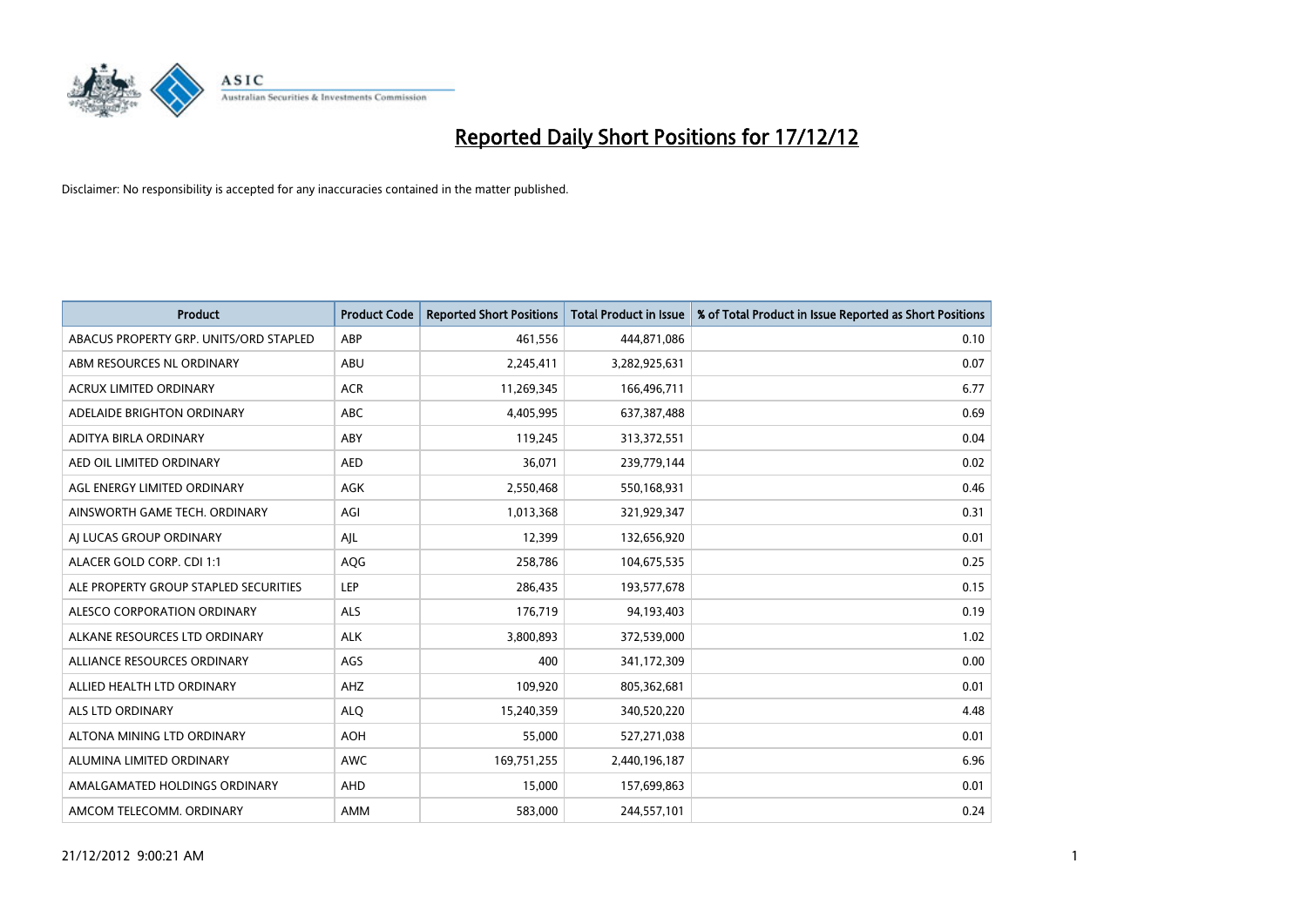

| <b>Product</b>                          | <b>Product Code</b> | <b>Reported Short Positions</b> | <b>Total Product in Issue</b> | % of Total Product in Issue Reported as Short Positions |
|-----------------------------------------|---------------------|---------------------------------|-------------------------------|---------------------------------------------------------|
| AMCOR LIMITED ORDINARY                  | <b>AMC</b>          | 2,196,293                       | 1,206,684,923                 | 0.18                                                    |
| AMP LIMITED ORDINARY                    | AMP                 | 7,615,696                       | 2,930,423,546                 | 0.26                                                    |
| AMPELLA MINING ORDINARY                 | <b>AMX</b>          | 3,853,516                       | 247,500,493                   | 1.56                                                    |
| ANGLOGOLD ASHANTI CDI 5:1               | AGG                 | 500                             | 89,207,765                    | 0.00                                                    |
| ANSELL LIMITED ORDINARY                 | <b>ANN</b>          | 3,766,872                       | 130,768,652                   | 2.88                                                    |
| ANTARES ENERGY LTD ORDINARY             | <b>AZZ</b>          | 496,699                         | 257,000,000                   | 0.19                                                    |
| ANZ BANKING GRP LTD ORDINARY            | ANZ                 | 9,122,243                       | 2,721,234,961                 | 0.34                                                    |
| APA GROUP STAPLED SECURITIES            | <b>APA</b>          | 7,337,462                       | 823,693,929                   | 0.89                                                    |
| APA SUB GRP STAPLED SECURITY            | <b>HDF</b>          | 381,758                         | 560,324,158                   | 0.07                                                    |
| APN NEWS & MEDIA ORDINARY               | <b>APN</b>          | 22,485,448                      | 661,526,586                   | 3.40                                                    |
| AQUARIUS PLATINUM. ORDINARY             | <b>AOP</b>          | 11,717,489                      | 486,851,336                   | 2.41                                                    |
| AQUILA RESOURCES ORDINARY               | <b>AQA</b>          | 8,722,291                       | 411,804,442                   | 2.12                                                    |
| ARAFURA RESOURCE LTD ORDINARY           | <b>ARU</b>          | 3,746,561                       | 441,270,644                   | 0.85                                                    |
| ARB CORPORATION ORDINARY                | <b>ARP</b>          | 81,674                          | 72,481,302                    | 0.11                                                    |
| ARDENT LEISURE GROUP STAPLED SECURITIES | AAD                 | 679,861                         | 397,774,513                   | 0.17                                                    |
| ARGO INVESTMENTS ORDINARY               | ARG                 | 163                             | 628,781,353                   | 0.00                                                    |
| ARISTOCRAT LEISURE ORDINARY             | <b>ALL</b>          | 13,069,281                      | 551,418,047                   | 2.37                                                    |
| ARRIUM LTD ORDINARY                     | <b>ARI</b>          | 5,527,440                       | 1,351,527,328                 | 0.41                                                    |
| ASCIANO LIMITED ORDINARY                | <b>AIO</b>          | 3,682,632                       | 975,385,664                   | 0.38                                                    |
| ASG GROUP LIMITED ORDINARY              | <b>ASZ</b>          | 1,439,634                       | 206,720,839                   | 0.70                                                    |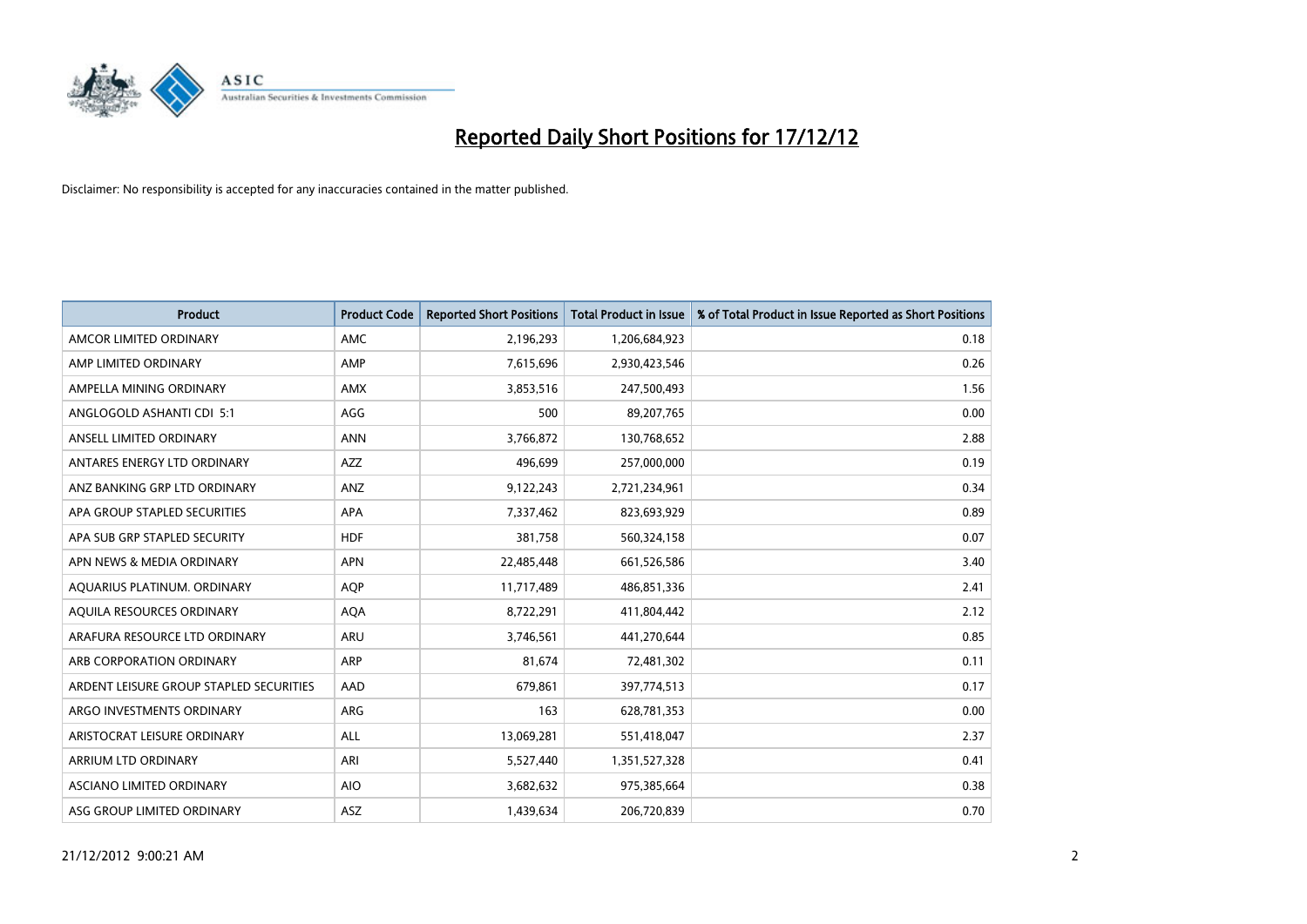

| <b>Product</b>                          | <b>Product Code</b> | <b>Reported Short Positions</b> | Total Product in Issue | % of Total Product in Issue Reported as Short Positions |
|-----------------------------------------|---------------------|---------------------------------|------------------------|---------------------------------------------------------|
| ASPEN GROUP ORD/UNITS STAPLED           | <b>APZ</b>          | 298,295                         | 1,197,188,521          | 0.02                                                    |
| ASPIRE MINING LTD ORDINARY              | AKM                 | 42,061                          | 620,594,556            | 0.01                                                    |
| ASTRO JAP PROP GROUP STAPLED SECURITIES | AIA                 | 1,527                           | 58,445,002             | 0.00                                                    |
| ASX LIMITED ORDINARY                    | <b>ASX</b>          | 3,747,260                       | 175,136,729            | 2.14                                                    |
| ATLAS IRON LIMITED ORDINARY             | <b>AGO</b>          | 10,506,515                      | 909,718,409            | 1.15                                                    |
| ATTILA RESOURCES LTD ORDINARY           | <b>AYA</b>          | 35,000                          | 33,602,501             | 0.10                                                    |
| AURIZON HOLDINGS LTD ORDINARY           | <b>AZI</b>          | 15,009,552                      | 2,137,284,503          | 0.70                                                    |
| <b>AURORA OIL &amp; GAS ORDINARY</b>    | <b>AUT</b>          | 6,349,955                       | 447,885,778            | 1.42                                                    |
| AUSDRILL LIMITED ORDINARY               | <b>ASL</b>          | 5,856,089                       | 309,385,296            | 1.89                                                    |
| AUSENCO LIMITED ORDINARY                | AAX                 | 892,678                         | 123,872,665            | 0.72                                                    |
| <b>AUSTAL LIMITED ORDINARY</b>          | ASB                 | 3,547,857                       | 319,876,994            | 1.11                                                    |
| AUSTIN ENGINEERING ORDINARY             | ANG                 | 466,996                         | 72,314,403             | 0.65                                                    |
| AUSTRALAND PROPERTY STAPLED SECURITY    | <b>ALZ</b>          | 540,237                         | 576,846,597            | 0.09                                                    |
| AUSTRALIAN AGRICULT, ORDINARY           | AAC                 | 643,678                         | 312,905,085            | 0.21                                                    |
| AUSTRALIAN INFRASTR, UNITS/ORDINARY     | <b>AIX</b>          | 1,128,954                       | 620,733,944            | 0.18                                                    |
| AUSTRALIAN PHARM. ORDINARY              | API                 | 313,340                         | 488,115,883            | 0.06                                                    |
| AUTOMOTIVE HOLDINGS ORDINARY            | AHE                 | 79                              | 260,579,682            | 0.00                                                    |
| AVIENNINGS LIMITED ORDINARY             | <b>AVI</b>          | 175,000                         | 274,588,694            | 0.06                                                    |
| AWE LIMITED ORDINARY                    | AWE                 | 3,808,188                       | 522,116,985            | 0.73                                                    |
| AZIMUTH RES LTD ORDINARY                | <b>AZH</b>          | 1,359,555                       | 422,454,886            | 0.32                                                    |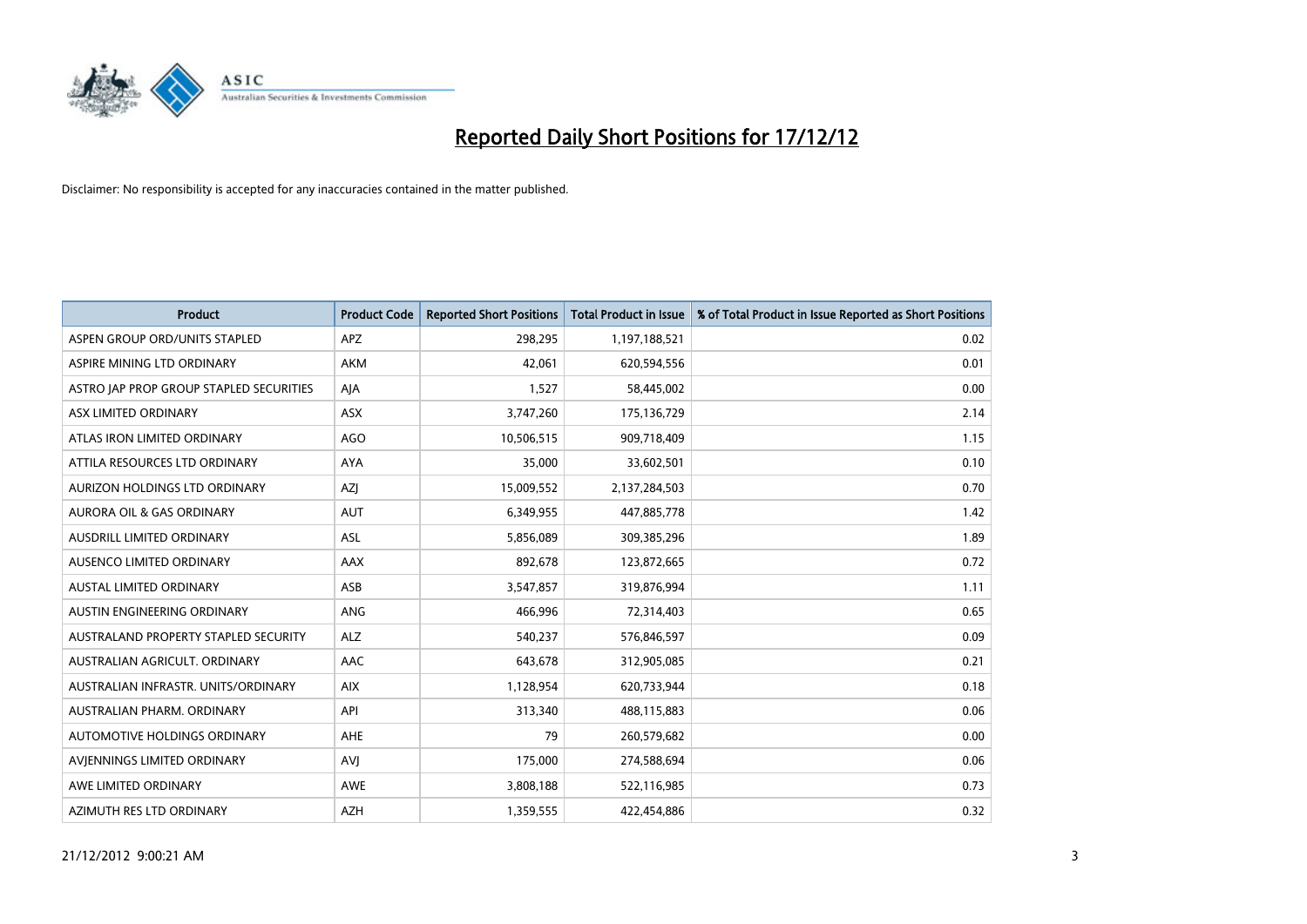

| <b>Product</b>                          | <b>Product Code</b> | <b>Reported Short Positions</b> | <b>Total Product in Issue</b> | % of Total Product in Issue Reported as Short Positions |
|-----------------------------------------|---------------------|---------------------------------|-------------------------------|---------------------------------------------------------|
| <b>BANDANNA ENERGY ORDINARY</b>         | <b>BND</b>          | 15,393,167                      | 528,481,199                   | 2.91                                                    |
| BANK OF QUEENSLAND. ORDINARY            | <b>BOQ</b>          | 7,099,779                       | 308,797,224                   | 2.30                                                    |
| <b>BASE RES LIMITED ORDINARY</b>        | <b>BSE</b>          | 466,341                         | 560,440,029                   | 0.08                                                    |
| BATHURST RESOURCES ORDINARY             | <b>BTU</b>          | 40,408,455                      | 697,247,997                   | 5.80                                                    |
| <b>BC IRON LIMITED ORDINARY</b>         | <b>BCI</b>          | 437,567                         | 103,861,000                   | 0.42                                                    |
| <b>BEACH ENERGY LIMITED ORDINARY</b>    | <b>BPT</b>          | 17,246,816                      | 1,263,677,572                 | 1.36                                                    |
| BEADELL RESOURCE LTD ORDINARY           | <b>BDR</b>          | 12,539,789                      | 742,204,752                   | 1.69                                                    |
| BENDIGO AND ADELAIDE ORDINARY           | <b>BEN</b>          | 8,653,207                       | 402,311,212                   | 2.15                                                    |
| BERKELEY RESOURCES ORDINARY             | <b>BKY</b>          | 179,585                         | 179,393,273                   | 0.10                                                    |
| <b>BHP BILLITON LIMITED ORDINARY</b>    | <b>BHP</b>          | 9,580,466                       | 3,211,691,105                 | 0.30                                                    |
| <b>BILLABONG ORDINARY</b>               | <b>BBG</b>          | 4,816,900                       | 478,944,292                   | 1.01                                                    |
| <b>BLACKTHORN RESOURCES ORDINARY</b>    | <b>BTR</b>          | 256,861                         | 164,285,950                   | 0.16                                                    |
| BLUESCOPE STEEL LTD DEFERRED SETTLEMENT | <b>BSLDA</b>        | 1,053,731                       | 558,197,542                   | 0.19                                                    |
| <b>BOART LONGYEAR ORDINARY</b>          | <b>BLY</b>          | 5,184,396                       | 461,163,412                   | 1.12                                                    |
| <b>BOOM LOGISTICS ORDINARY</b>          | <b>BOL</b>          | 68,307                          | 468,663,585                   | 0.01                                                    |
| BORAL LIMITED. ORDINARY                 | <b>BLD</b>          | 45,772,751                      | 766,235,816                   | 5.97                                                    |
| <b>BOUGAINVILLE COPPER ORDINARY</b>     | <b>BOC</b>          |                                 | 401,062,500                   | 0.00                                                    |
| <b>BRADKEN LIMITED ORDINARY</b>         | <b>BKN</b>          | 10,932,128                      | 169,240,662                   | 6.46                                                    |
| <b>BRAMBLES LIMITED ORDINARY</b>        | <b>BXB</b>          | 5,034,633                       | 1,556,572,538                 | 0.32                                                    |
| BREVILLE GROUP LTD ORDINARY             | <b>BRG</b>          | 793,342                         | 130,095,322                   | 0.61                                                    |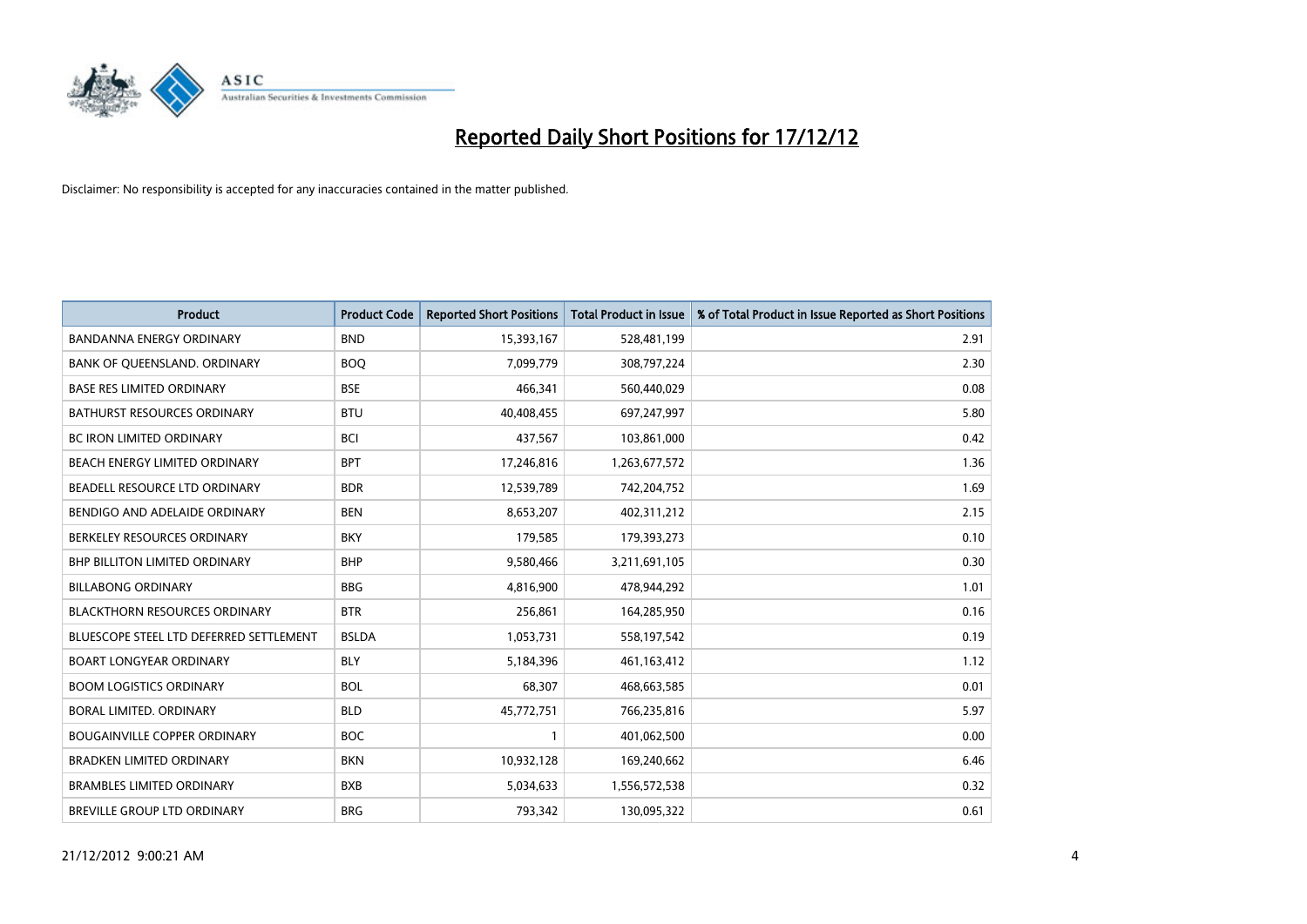

| <b>Product</b>                          | <b>Product Code</b> | <b>Reported Short Positions</b> | <b>Total Product in Issue</b> | % of Total Product in Issue Reported as Short Positions |
|-----------------------------------------|---------------------|---------------------------------|-------------------------------|---------------------------------------------------------|
| <b>BRICKWORKS LIMITED ORDINARY</b>      | <b>BKW</b>          | 61,687                          | 147,818,132                   | 0.04                                                    |
| <b>BROCKMAN MINING LTD ORDINARY</b>     | <b>BCK</b>          | 91,872                          | 7,224,094,327                 | 0.00                                                    |
| BT INVESTMENT MNGMNT ORDINARY           | <b>BTT</b>          | 37,953                          | 268,989,279                   | 0.01                                                    |
| BUCCANEER ENERGY LTD ORDINARY           | <b>BCC</b>          | 568,400                         | 1,321,445,371                 | 0.04                                                    |
| <b>BURU ENERGY ORDINARY</b>             | <b>BRU</b>          | 11,600,066                      | 266,312,599                   | 4.36                                                    |
| <b>BWP TRUST ORDINARY UNITS</b>         | <b>BWP</b>          | 2,678,239                       | 533,645,790                   | 0.50                                                    |
| CABCHARGE AUSTRALIA ORDINARY            | CAB                 | 5,944,718                       | 120,430,683                   | 4.94                                                    |
| <b>CALIBRE GROUP LTD ORDINARY</b>       | <b>CGH</b>          | 513,535                         | 307,378,401                   | 0.17                                                    |
| CALTEX AUSTRALIA ORDINARY               | <b>CTX</b>          | 5,087,287                       | 270,000,000                   | 1.88                                                    |
| CAPE LAMBERT RES LTD ORDINARY           | <b>CFE</b>          | 943.781                         | 689,108,792                   | 0.14                                                    |
| CARABELLA RES LTD ORDINARY              | <b>CLR</b>          | 48,908                          | 133,642,797                   | 0.04                                                    |
| <b>CARBON ENERGY ORDINARY</b>           | <b>CNX</b>          | 48,071                          | 778,451,954                   | 0.01                                                    |
| <b>CARDNO LIMITED ORDINARY</b>          | <b>CDD</b>          | 5,767,646                       | 139,770,442                   | 4.13                                                    |
| <b>CARINDALE PROPERTY UNIT</b>          | <b>CDP</b>          | 8.000                           | 70,000,000                    | 0.01                                                    |
| CARNARVON PETROLEUM ORDINARY            | <b>CVN</b>          | 1,085,956                       | 937,257,700                   | 0.12                                                    |
| CARSALES.COM LTD ORDINARY               | <b>CRZ</b>          | 6,681,675                       | 235,760,995                   | 2.83                                                    |
| <b>CASH CONVERTERS ORDINARY</b>         | CCV                 | 426,000                         | 423,861,025                   | 0.10                                                    |
| CEDAR WOODS PROP. ORDINARY              | <b>CWP</b>          | 5,001                           | 73,047,793                    | 0.01                                                    |
| CENTRAL PETROLEUM ORDINARY              | <b>CTP</b>          | 306,268                         | 1,386,978,365                 | 0.02                                                    |
| CENTRO RETAIL AUST ORD/UNIT STAPLED SEC | <b>CRF</b>          | 5,087,109                       | 1,427,391,696                 | 0.36                                                    |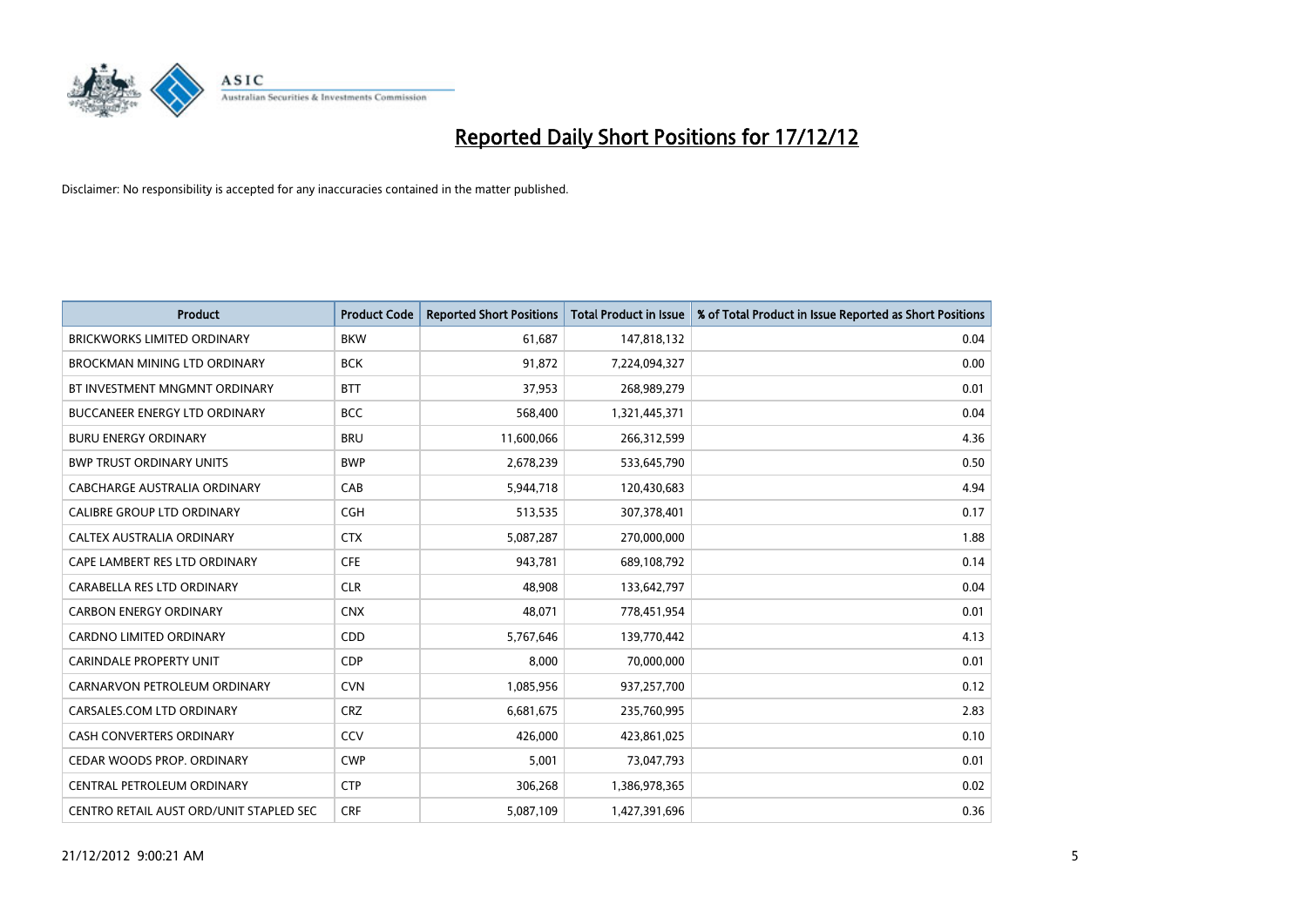

| <b>Product</b>                          | <b>Product Code</b> | <b>Reported Short Positions</b> | <b>Total Product in Issue</b> | % of Total Product in Issue Reported as Short Positions |
|-----------------------------------------|---------------------|---------------------------------|-------------------------------|---------------------------------------------------------|
| <b>CERAMIC FUEL CELLS ORDINARY</b>      | <b>CFU</b>          | 390                             | 1,559,231,320                 | 0.00                                                    |
| CFS RETAIL TRUST GRP STAPLED SECURITIES | <b>CFX</b>          | 33,571,523                      | 2,828,495,659                 | 1.19                                                    |
| <b>CGA MINING LIMITED ORDINARY</b>      | <b>CGX</b>          | 49,983                          | 337,892,393                   | 0.01                                                    |
| CHALLENGER DIV.PRO. STAPLED UNITS       | <b>CDI</b>          | 52,221                          | 214,101,013                   | 0.02                                                    |
| <b>CHALLENGER LIMITED ORDINARY</b>      | <b>CGF</b>          | 6,764,922                       | 544,652,710                   | 1.24                                                    |
| CHARTER HALL GROUP STAPLED US PROHIBIT. | <b>CHC</b>          | 417,146                         | 298,730,356                   | 0.14                                                    |
| <b>CHARTER HALL RETAIL UNITS</b>        | <b>CQR</b>          | 750,279                         | 334,098,571                   | 0.22                                                    |
| <b>CHORUS LIMITED ORDINARY</b>          | <b>CNU</b>          | 436,868                         | 385,082,123                   | 0.11                                                    |
| CITIGOLD CORP LTD ORDINARY              | <b>CTO</b>          | 1,363,288                       | 1,352,907,765                 | 0.10                                                    |
| <b>CLOUGH LIMITED ORDINARY</b>          | <b>CLO</b>          | 79,640                          | 775,259,839                   | 0.01                                                    |
| <b>CNPR GRP UNITS/ORD STAPLED</b>       | <b>CNP</b>          | 2,537                           | 972,414,514                   | 0.00                                                    |
| COAL OF AFRICA LTD ORDINARY             | <b>CZA</b>          | 67,650                          | 800,951,034                   | 0.01                                                    |
| <b>COALSPUR MINES LTD ORDINARY</b>      | <b>CPL</b>          | 13,498,536                      | 620,729,899                   | 2.17                                                    |
| COCA-COLA AMATIL ORDINARY               | <b>CCL</b>          | 3,931,324                       | 762,133,414                   | 0.52                                                    |
| <b>COCHLEAR LIMITED ORDINARY</b>        | <b>COH</b>          | 4,833,171                       | 57,026,689                    | 8.48                                                    |
| <b>COCKATOO COAL ORDINARY</b>           | <b>COK</b>          | 16,850,248                      | 1,016,746,908                 | 1.66                                                    |
| <b>CODAN LIMITED ORDINARY</b>           | <b>CDA</b>          | 50,001                          | 176,862,573                   | 0.03                                                    |
| COLLINS FOODS LTD ORDINARY              | <b>CKF</b>          | 320,971                         | 93,000,003                    | 0.35                                                    |
| COMMONWEALTH BANK, ORDINARY             | <b>CBA</b>          | 14,821,471                      | 1,609,180,841                 | 0.92                                                    |
| COMMONWEALTH PROP ORDINARY UNITS        | <b>CPA</b>          | 15,202,341                      | 2,347,003,413                 | 0.65                                                    |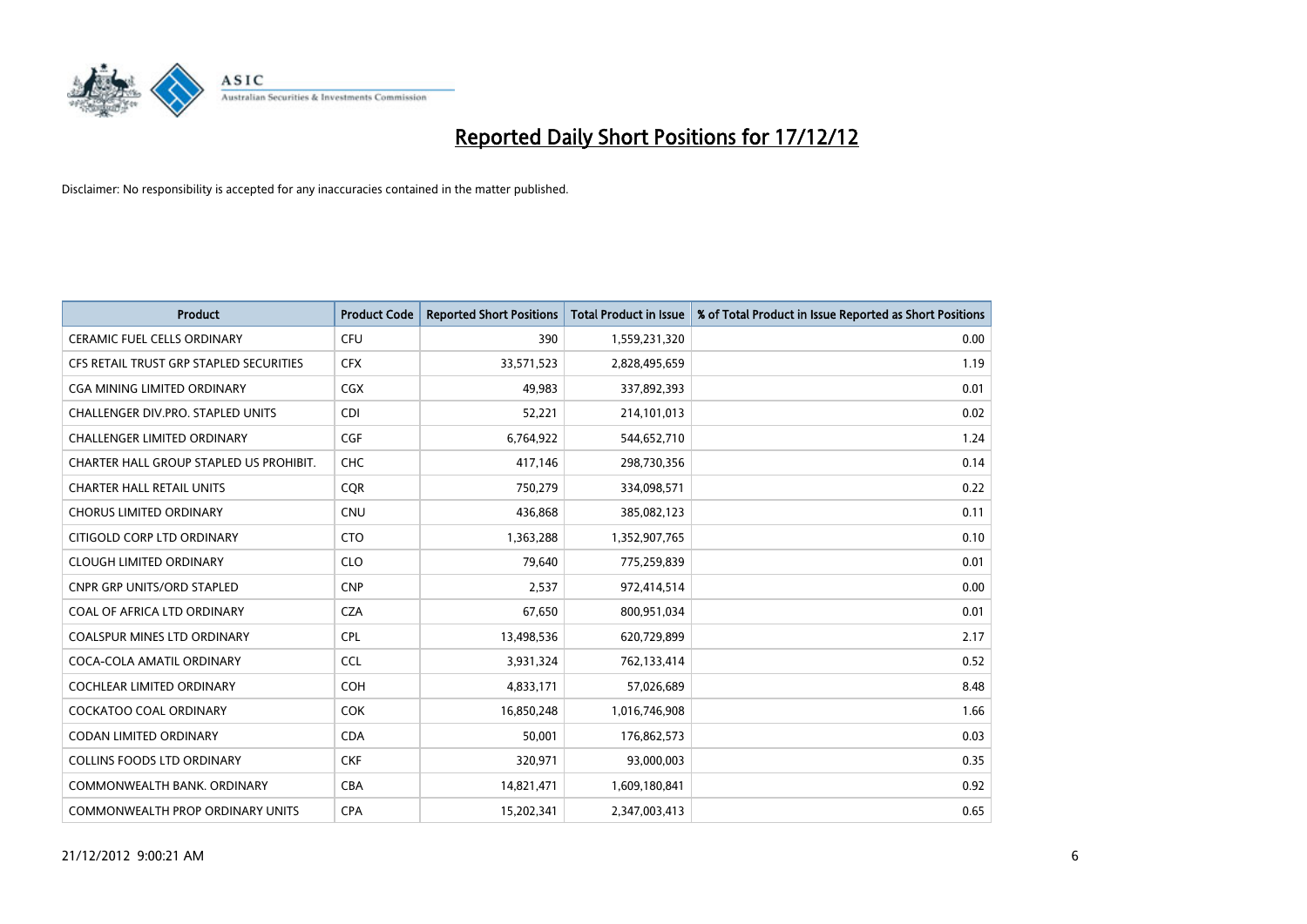

| <b>Product</b>                          | <b>Product Code</b> | <b>Reported Short Positions</b> | Total Product in Issue | % of Total Product in Issue Reported as Short Positions |
|-----------------------------------------|---------------------|---------------------------------|------------------------|---------------------------------------------------------|
| <b>COMPASS RESOURCES ORDINARY</b>       | <b>CMR</b>          | 7,472                           | 1,403,744,100          | 0.00                                                    |
| COMPUTERSHARE LTD ORDINARY              | <b>CPU</b>          | 11,200,312                      | 555,664,059            | 2.02                                                    |
| CONTINENTAL COAL LTD ORDINARY           | <b>CCC</b>          | 983                             | 473,061,772            | 0.00                                                    |
| COOPER ENERGY LTD ORDINARY              | <b>COE</b>          | 248,560                         | 328,694,257            | 0.08                                                    |
| <b>CORP TRAVEL LIMITED ORDINARY</b>     | <b>CTD</b>          | 134,863                         | 74,971,020             | 0.18                                                    |
| <b>CREDIT CORP GROUP ORDINARY</b>       | <b>CCP</b>          | 53,296                          | 45,932,899             | 0.12                                                    |
| <b>CROMWELL PROP STAPLED SECURITIES</b> | <b>CMW</b>          | 9,560,821                       | 1,225,539,033          | 0.78                                                    |
| <b>CROWN LIMITED ORDINARY</b>           | <b>CWN</b>          | 4,225,957                       | 728,394,185            | 0.58                                                    |
| <b>CSG LIMITED ORDINARY</b>             | CSV                 | 496,804                         | 280,426,698            | 0.18                                                    |
| <b>CSL LIMITED ORDINARY</b>             | <b>CSL</b>          | 2,482,580                       | 501,787,209            | 0.49                                                    |
| <b>CSR LIMITED ORDINARY</b>             | <b>CSR</b>          | 45,353,241                      | 506,000,315            | 8.96                                                    |
| <b>CUDECO LIMITED ORDINARY</b>          | CDU                 | 5,528,279                       | 188,943,961            | 2.93                                                    |
| DART ENERGY LTD ORDINARY                | <b>DTE</b>          | 15,323,604                      | 878,168,388            | 1.74                                                    |
| DAVID JONES LIMITED ORDINARY            | <b>DIS</b>          | 58,487,021                      | 531,788,775            | 11.00                                                   |
| DECMIL GROUP LIMITED ORDINARY           | <b>DCG</b>          | 1,146,521                       | 168,203,219            | 0.68                                                    |
| DEVINE LIMITED ORDINARY                 | <b>DVN</b>          | 254,481                         | 158,730,556            | 0.16                                                    |
| DEXUS PROPERTY GROUP STAPLED UNITS      | <b>DXS</b>          | 11,619,130                      | 4,839,024,176          | 0.24                                                    |
| DISCOVERY METALS LTD ORDINARY           | <b>DML</b>          | 3,653,166                       | 486,986,451            | 0.75                                                    |
| DOMINO PIZZA ENTERPR ORDINARY           | <b>DMP</b>          | 41,281                          | 70,192,674             | 0.06                                                    |
| DORAY MINERALS LTD ORDINARY             | <b>DRM</b>          | 105.000                         | 139,200,101            | 0.08                                                    |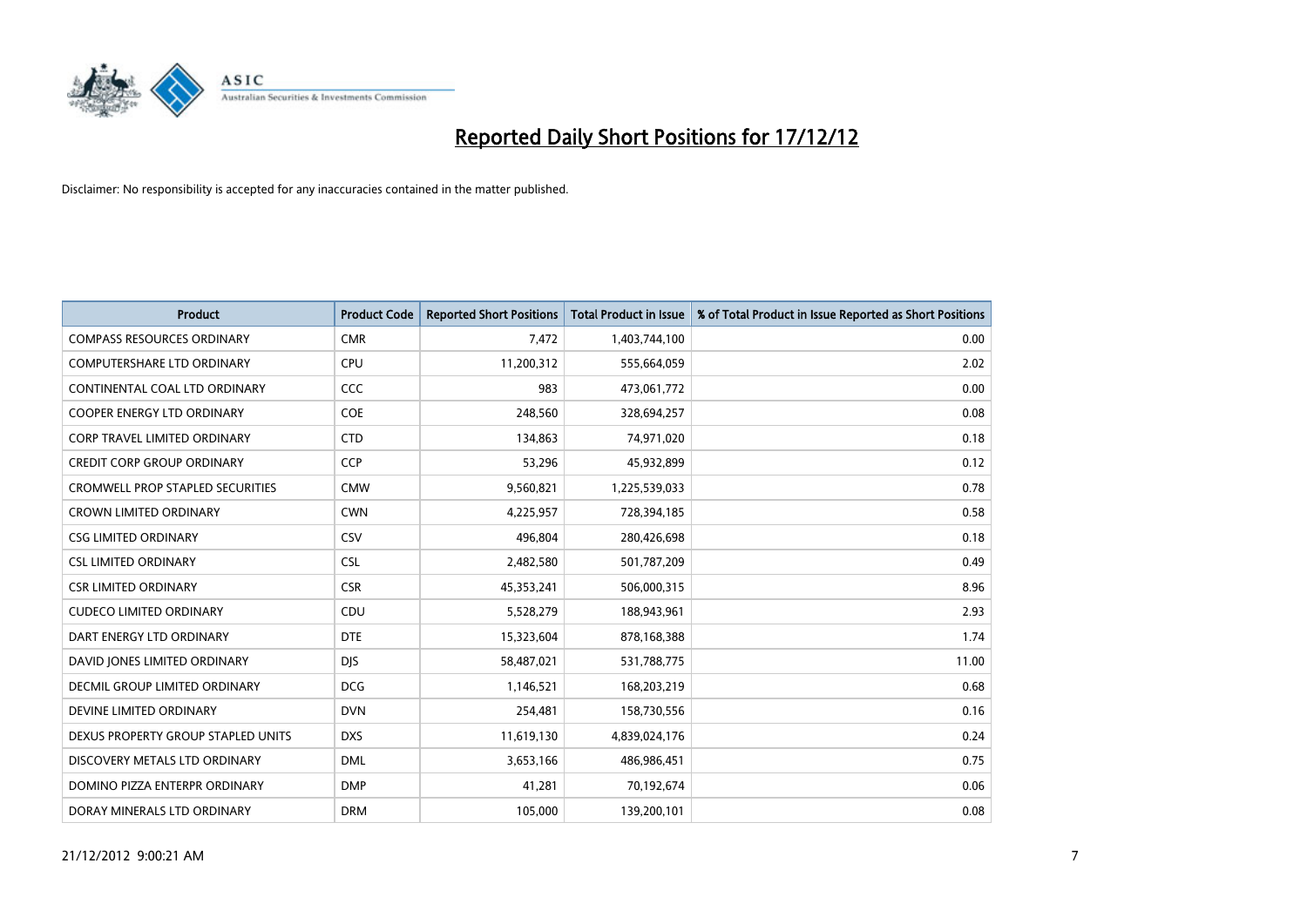

| <b>Product</b>                        | <b>Product Code</b> | <b>Reported Short Positions</b> | <b>Total Product in Issue</b> | % of Total Product in Issue Reported as Short Positions |
|---------------------------------------|---------------------|---------------------------------|-------------------------------|---------------------------------------------------------|
| DOWNER EDI LIMITED ORDINARY           | <b>DOW</b>          | 9,229,604                       | 429,100,296                   | 2.15                                                    |
| DRILLSEARCH ENERGY ORDINARY           | <b>DLS</b>          | 1,576,895                       | 401,730,663                   | 0.39                                                    |
| DUET GROUP STAPLED US PROHIBIT.       | <b>DUE</b>          | 2,856,405                       | 1,158,216,750                 | 0.25                                                    |
| DULUXGROUP LIMITED ORDINARY           | <b>DLX</b>          | 9,237,100                       | 368,984,902                   | 2.50                                                    |
| <b>DWS LTD ORDINARY</b>               | <b>DWS</b>          | 100,000                         | 132,362,763                   | 0.08                                                    |
| ECHO ENTERTAINMENT ORDINARY           | EGP                 | 9,734,271                       | 825,672,730                   | 1.18                                                    |
| ELDERS LIMITED ORDINARY               | <b>ELD</b>          | 19,208,464                      | 448,598,480                   | 4.28                                                    |
| ELEMENTAL MINERALS ORDINARY           | <b>ELM</b>          | 103,094                         | 280,156,422                   | 0.04                                                    |
| ELEMENTOS LIMITED ORDINARY            | <b>ELT</b>          | 16                              | 148,352,638                   | 0.00                                                    |
| <b>EMECO HOLDINGS ORDINARY</b>        | <b>EHL</b>          | 7,231,895                       | 599,675,707                   | 1.21                                                    |
| <b>ENDEAVOUR MIN CORP CDI 1:1</b>     | <b>EVR</b>          | 200,788                         | 126,365,941                   | 0.16                                                    |
| <b>ENERGY RESOURCES ORDINARY 'A'</b>  | <b>ERA</b>          | 7,000,901                       | 517,725,062                   | 1.35                                                    |
| ENERGY WORLD CORPOR. ORDINARY         | <b>EWC</b>          | 20,197,002                      | 1,734,166,672                 | 1.16                                                    |
| <b>ENVESTRA LIMITED ORDINARY</b>      | <b>ENV</b>          | 11,458,496                      | 1,603,333,497                 | 0.71                                                    |
| EQUATORIAL RES LTD ORDINARY           | EQX                 | 123,923                         | 117,235,353                   | 0.11                                                    |
| EVOLUTION MINING LTD ORDINARY         | <b>EVN</b>          | 3,850,070                       | 708,092,989                   | 0.54                                                    |
| FAIRFAX MEDIA LTD ORDINARY            | <b>FXI</b>          | 291,933,998                     | 2,351,955,725                 | 12.41                                                   |
| <b>FAR LTD ORDINARY</b>               | <b>FAR</b>          | 21,000,000                      | 2,499,846,742                 | 0.84                                                    |
| FKP PROPERTY GROUP STAPLED SECURITIES | <b>FKP</b>          | 7,348,376                       | 321,578,705                   | 2.29                                                    |
| FLEETWOOD CORP ORDINARY               | <b>FWD</b>          | 2,580,812                       | 60,033,258                    | 4.30                                                    |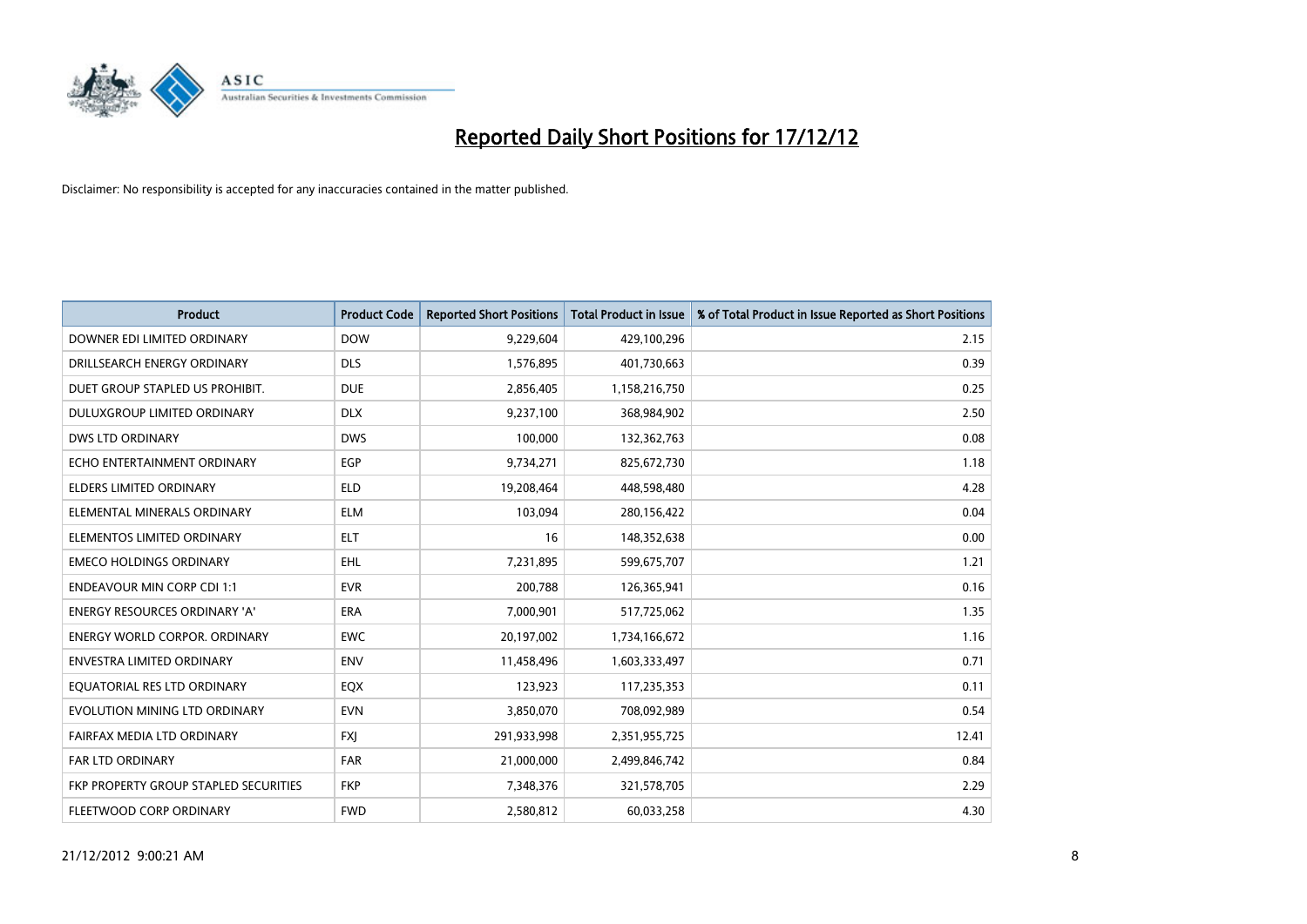

| <b>Product</b>                            | <b>Product Code</b> | <b>Reported Short Positions</b> | <b>Total Product in Issue</b> | % of Total Product in Issue Reported as Short Positions |
|-------------------------------------------|---------------------|---------------------------------|-------------------------------|---------------------------------------------------------|
| FLETCHER BUILDING ORDINARY                | <b>FBU</b>          | 6,260,598                       | 684,793,538                   | 0.91                                                    |
| <b>FLEXIGROUP LIMITED ORDINARY</b>        | <b>FXL</b>          | 352,332                         | 287,469,669                   | 0.12                                                    |
| <b>FLIGHT CENTRE ORDINARY</b>             | <b>FLT</b>          | 12,326,100                      | 100,160,128                   | 12.31                                                   |
| FLINDERS MINES LTD ORDINARY               | <b>FMS</b>          | 774,629                         | 1,821,300,404                 | 0.04                                                    |
| <b>FOCUS MINERALS LTD ORDINARY</b>        | <b>FML</b>          | 3,543,519                       | 4,320,773,701                 | 0.08                                                    |
| FONTERRA SHARE FUND ORDINARY UNITS        | <b>FSF</b>          | 72,639                          | 95,454,540                    | 0.08                                                    |
| <b>FORGE GROUP LIMITED ORDINARY</b>       | FGE                 | 84,473                          | 86,169,014                    | 0.10                                                    |
| FORTESCUE METALS GRP ORDINARY             | <b>FMG</b>          | 185,659,733                     | 3,113,798,659                 | 5.96                                                    |
| <b>G.U.D. HOLDINGS ORDINARY</b>           | <b>GUD</b>          | 1,528,195                       | 71,341,319                    | 2.14                                                    |
| <b>G8 EDUCATION LIMITED ORDINARY</b>      | <b>GEM</b>          | 107,680                         | 246,048,593                   | 0.04                                                    |
| <b>GALAXY RESOURCES ORDINARY</b>          | <b>GXY</b>          | 2,804,916                       | 536,359,341                   | 0.52                                                    |
| <b>GENETIC TECHNOLOGIES ORDINARY</b>      | <b>GTG</b>          | 818,100                         | 474,971,819                   | 0.17                                                    |
| <b>GEODYNAMICS LIMITED ORDINARY</b>       | GDY                 | 263,005                         | 406,452,608                   | 0.06                                                    |
| <b>GINDALBIE METALS LTD ORDINARY</b>      | <b>GBG</b>          | 32,443,384                      | 1,404,350,200                 | 2.31                                                    |
| <b>GOODMAN FIELDER, ORDINARY</b>          | GFF                 | 29,648,953                      | 1,955,559,207                 | 1.52                                                    |
| <b>GOODMAN GROUP STAPLED US PROHIBIT.</b> | <b>GMG</b>          | 2,045,238                       | 1,701,681,304                 | 0.12                                                    |
| <b>GPT GROUP STAPLED SEC.</b>             | <b>GPT</b>          | 6,064,780                       | 1,766,785,075                 | 0.34                                                    |
| <b>GRAINCORP LIMITED A CLASS ORDINARY</b> | <b>GNC</b>          | 1,433,956                       | 228,241,481                   | 0.63                                                    |
| <b>GRANGE RESOURCES, ORDINARY</b>         | <b>GRR</b>          | 1,317,649                       | 1,155,487,102                 | 0.11                                                    |
| <b>GREENLAND MIN EN LTD ORDINARY</b>      | GGG                 | 4,598,062                       | 567,912,409                   | 0.81                                                    |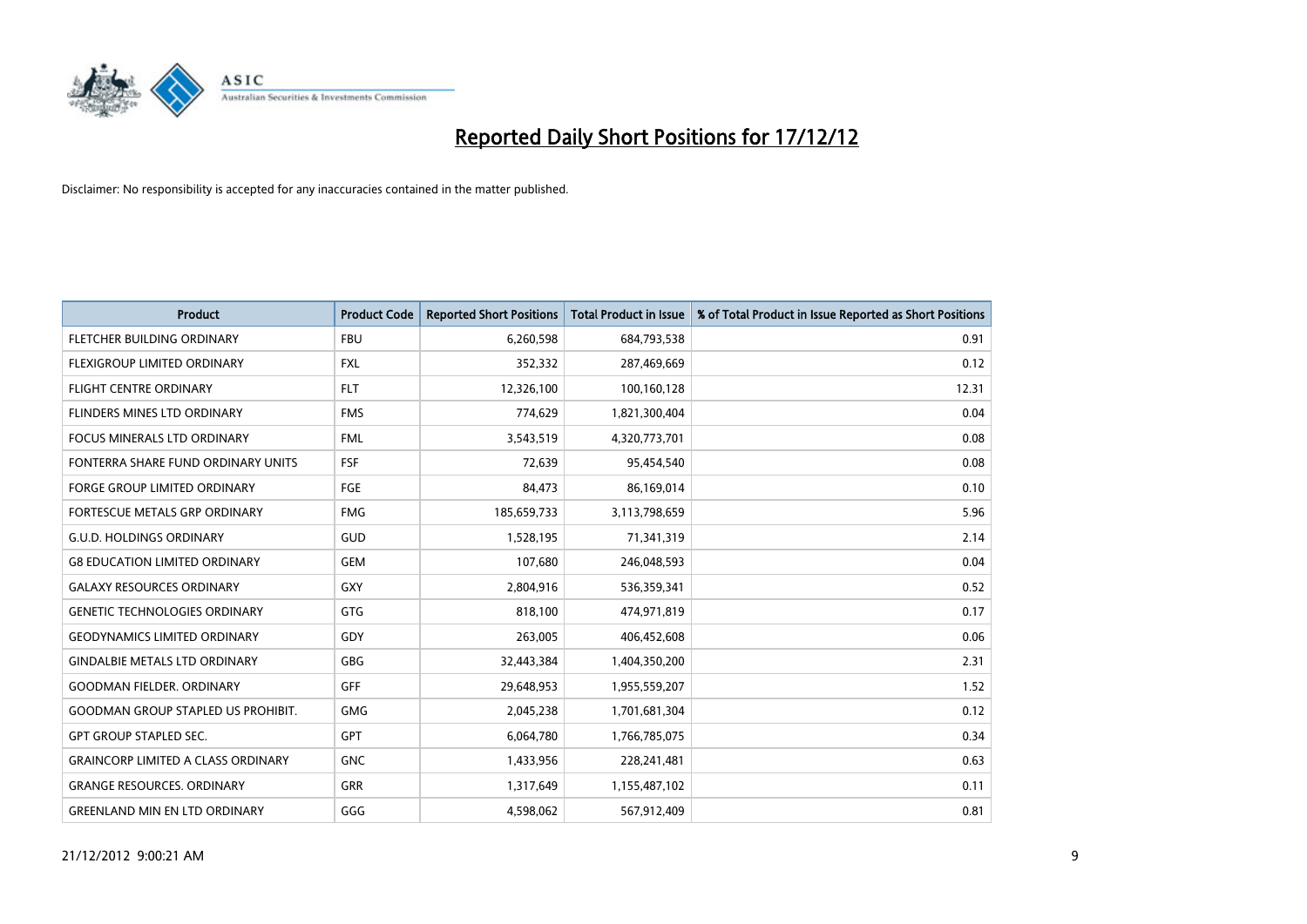

| <b>Product</b>                       | <b>Product Code</b> | <b>Reported Short Positions</b> | <b>Total Product in Issue</b> | % of Total Product in Issue Reported as Short Positions |
|--------------------------------------|---------------------|---------------------------------|-------------------------------|---------------------------------------------------------|
| <b>GRYPHON MINERALS LTD ORDINARY</b> | GRY                 | 16,378,572                      | 400,464,983                   | 4.09                                                    |
| <b>GUILDFORD COAL LTD ORDINARY</b>   | <b>GUF</b>          | 1,581,191                       | 521,046,899                   | 0.30                                                    |
| <b>GUNNS LIMITED ORDINARY</b>        | <b>GNS</b>          | 51,528,090                      | 848,401,559                   | 6.07                                                    |
| <b>GWA GROUP LTD ORDINARY</b>        | <b>GWA</b>          | 10,818,835                      | 304,706,899                   | 3.55                                                    |
| HARVEY NORMAN ORDINARY               | <b>HVN</b>          | 119,580,100                     | 1,062,316,784                 | 11.26                                                   |
| HASTIE GROUP LIMITED ORDINARY        | <b>HST</b>          | 233,914                         | 137,353,504                   | 0.17                                                    |
| <b>HENDERSON GROUP CDI 1:1</b>       | <b>HGG</b>          | 1,252,668                       | 709,662,473                   | 0.18                                                    |
| HFA HOLDINGS LIMITED ORDINARY        | <b>HFA</b>          | 3,809                           | 117,332,831                   | 0.00                                                    |
| HILLGROVE RES LTD ORDINARY           | <b>HGO</b>          | 3,410,553                       | 1,022,760,221                 | 0.33                                                    |
| HILLS HOLDINGS LTD ORDINARY          | <b>HIL</b>          | 3,315,918                       | 246,500,444                   | 1.35                                                    |
| HORIZON OIL LIMITED ORDINARY         | <b>HZN</b>          | 35,677,704                      | 1,130,811,515                 | 3.16                                                    |
| HOT CHILI LTD ORDINARY               | <b>HCH</b>          | 966,722                         | 284,026,224                   | 0.34                                                    |
| ICON ENERGY LIMITED ORDINARY         | <b>ICN</b>          | 16,678                          | 533,391,210                   | 0.00                                                    |
| <b>IINET LIMITED ORDINARY</b>        | <b>IIN</b>          | 62,515                          | 161,238,847                   | 0.04                                                    |
| <b>ILUKA RESOURCES ORDINARY</b>      | <b>ILU</b>          | 61,838,504                      | 418,700,517                   | 14.77                                                   |
| <b>IMDEX LIMITED ORDINARY</b>        | <b>IMD</b>          | 1,017,976                       | 210,473,188                   | 0.48                                                    |
| <b>INCITEC PIVOT ORDINARY</b>        | <b>IPL</b>          | 6,375,790                       | 1,628,730,107                 | 0.39                                                    |
| INDEPENDENCE GROUP ORDINARY          | <b>IGO</b>          | 4,803,357                       | 232,882,535                   | 2.06                                                    |
| <b>INDOPHIL RESOURCES ORDINARY</b>   | <b>IRN</b>          | 962,766                         | 1,203,146,194                 | 0.08                                                    |
| INFIGEN ENERGY STAPLED SECURITIES    | <b>IFN</b>          | 3,415,670                       | 762,265,972                   | 0.45                                                    |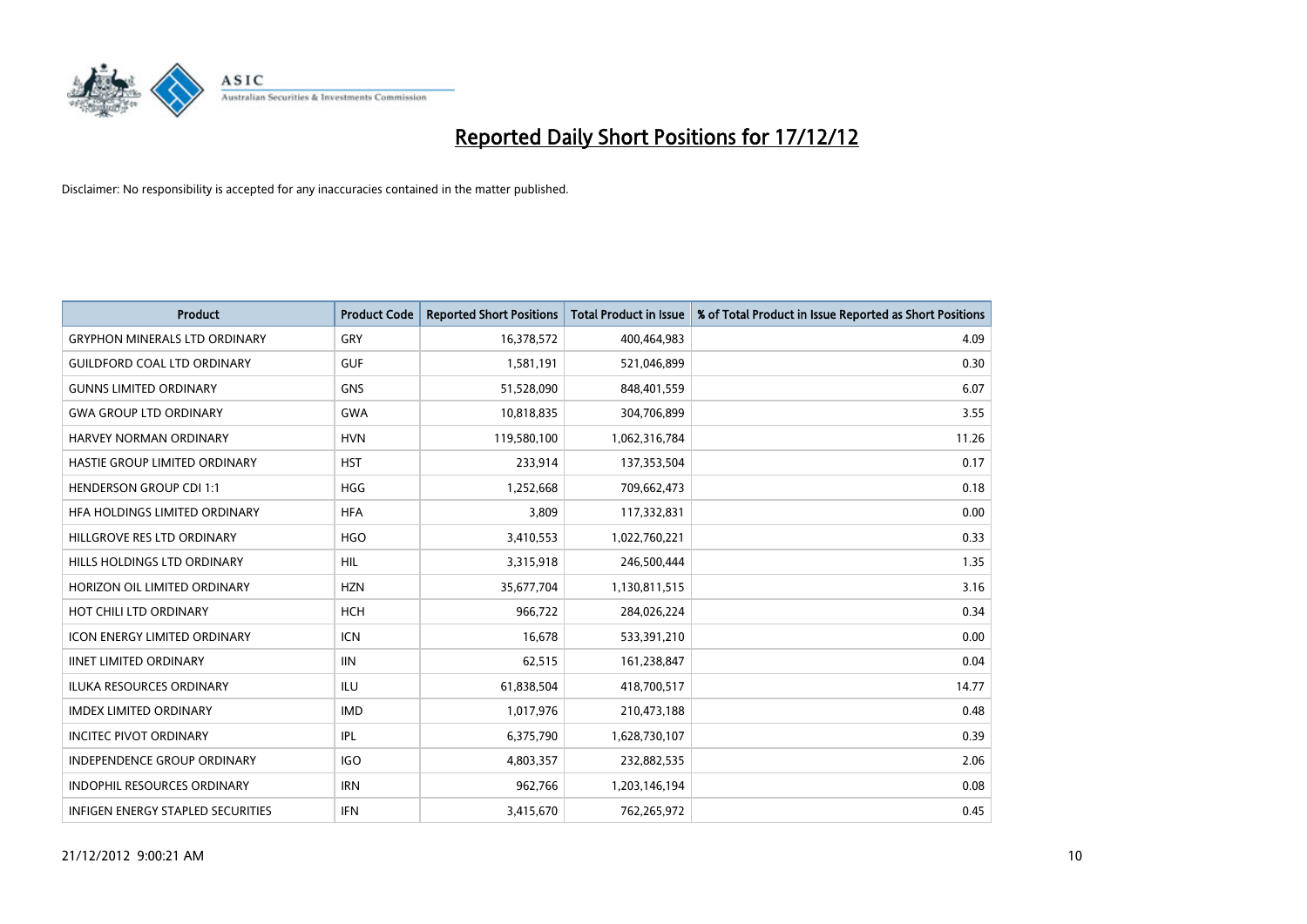

| <b>Product</b>                                  | <b>Product Code</b> | <b>Reported Short Positions</b> | <b>Total Product in Issue</b> | % of Total Product in Issue Reported as Short Positions |
|-------------------------------------------------|---------------------|---------------------------------|-------------------------------|---------------------------------------------------------|
| ING PRIVATE EQUITY ORDINARY                     | <b>IPE</b>          | 1,530                           | 136,571,202                   | 0.00                                                    |
| INSURANCE AUSTRALIA ORDINARY                    | IAG                 | 4,864,010                       | 2,079,034,021                 | 0.23                                                    |
| INTEGRA MINING LTD, ORDINARY                    | <b>IGR</b>          | 3,499,030                       | 934,440,899                   | 0.37                                                    |
| <b>INTREPID MINES ORDINARY</b>                  | <b>IAU</b>          | 16,824,790                      | 555,352,556                   | 3.03                                                    |
| <b>INVESTA OFFICE FUND STAPLED SECURITIES</b>   | <b>IOF</b>          | 2,785,283                       | 614,047,458                   | 0.45                                                    |
| <b>INVOCARE LIMITED ORDINARY</b>                | <b>IVC</b>          | 3,260,065                       | 110,030,298                   | 2.96                                                    |
| <b>ION LIMITED ORDINARY</b>                     | <b>ION</b>          | 164,453                         | 256,365,105                   | 0.06                                                    |
| <b>IOOF HOLDINGS LTD ORDINARY</b>               | <b>IFL</b>          | 1,086,991                       | 229,794,395                   | 0.47                                                    |
| <b>IRESS LIMITED ORDINARY</b>                   | <b>IRE</b>          | 2,174,873                       | 128,620,231                   | 1.69                                                    |
| <b>IRON ORE HOLDINGS ORDINARY</b>               | <b>IOH</b>          | 39,352                          | 161,174,005                   | 0.02                                                    |
| ISHARES MSCI BRIC CDI 1:1                       | <b>IBK</b>          | 4,008                           | 3,650,000                     | 0.11                                                    |
| ISHARES S&P 500 CDI 1:1                         | <b>IVV</b>          | 6,425                           | 116,350,000                   | 0.01                                                    |
| <b>IVANHOE AUSTRALIA ORDINARY</b>               | <b>IVA</b>          | 1,972,290                       | 711,659,939                   | 0.28                                                    |
| <b>JAMES HARDIE INDUST CHESS DEPOSITARY INT</b> | <b>IHX</b>          | 9,042,851                       | 440,912,727                   | 2.05                                                    |
| <b>JB HI-FI LIMITED ORDINARY</b>                | <b>IBH</b>          | 20,580,171                      | 98,850,643                    | 20.82                                                   |
| <b>JUPITER MINES ORDINARY</b>                   | <b>IMS</b>          | 1,672                           | 2,281,835,383                 | 0.00                                                    |
| KAGARA LTD ORDINARY                             | KZL                 | 3,033,281                       | 798,953,117                   | 0.38                                                    |
| KANGAROO RES LTD ORDINARY                       | <b>KRL</b>          | 191,687                         | 3,434,430,012                 | 0.01                                                    |
| KAROON GAS AUSTRALIA ORDINARY                   | <b>KAR</b>          | 251,956                         | 221,420,769                   | 0.11                                                    |
| KATHMANDU HOLD LTD ORDINARY                     | <b>KMD</b>          | 673,014                         | 200,165,940                   | 0.34                                                    |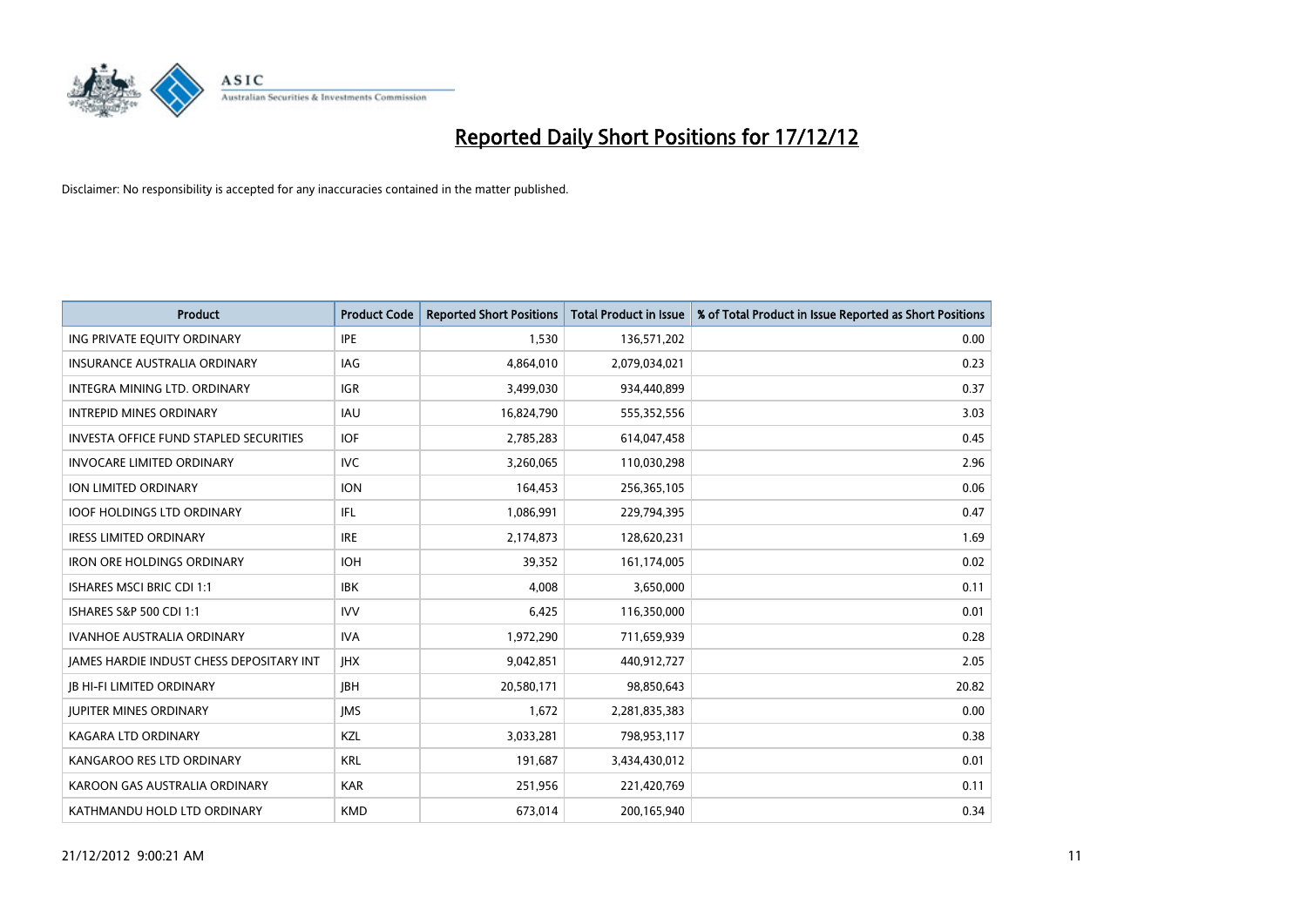

| <b>Product</b>                        | <b>Product Code</b> | <b>Reported Short Positions</b> | <b>Total Product in Issue</b> | % of Total Product in Issue Reported as Short Positions |
|---------------------------------------|---------------------|---------------------------------|-------------------------------|---------------------------------------------------------|
| <b>KBL MINING LIMITED ORDINARY</b>    | <b>KBL</b>          | 1.820                           | 293,535,629                   | 0.00                                                    |
| KENTOR GOLD LIMITED ORDINARY          | KGL                 | 275                             | 140,040,563                   | 0.00                                                    |
| KINGSGATE CONSOLID. ORDINARY          | <b>KCN</b>          | 8,148,587                       | 151,828,173                   | 5.37                                                    |
| KINGSROSE MINING LTD ORDINARY         | <b>KRM</b>          | 34,374                          | 290,151,217                   | 0.01                                                    |
| LEIGHTON HOLDINGS ORDINARY            | LEI                 | 8,554,981                       | 337,164,188                   | 2.54                                                    |
| LEND LEASE GROUP UNIT/ORD STAPLED     | <b>LLC</b>          | 4,758,237                       | 574,351,883                   | 0.83                                                    |
| LINC ENERGY LTD ORDINARY              | <b>LNC</b>          | 30,626,417                      | 504,487,631                   | 6.07                                                    |
| LIQUEFIED NATURAL ORDINARY            | LNG                 | 272,800                         | 267,699,015                   | 0.10                                                    |
| LYCOPODIUM LIMITED ORDINARY           | LYL                 | 602                             | 38,755,103                    | 0.00                                                    |
| LYNAS CORPORATION ORDINARY            | <b>LYC</b>          | 150,730,705                     | 1,916,159,363                 | 7.87                                                    |
| M2 TELECOMMUNICATION ORDINARY         | <b>MTU</b>          | 6,442,963                       | 157,976,251                   | 4.08                                                    |
| <b>MACA LIMITED ORDINARY</b>          | <b>MLD</b>          | 912,322                         | 150,000,000                   | 0.61                                                    |
| MACMAHON HOLDINGS ORDINARY            | MAH                 | 23,379,377                      | 757,017,561                   | 3.09                                                    |
| MACQ ATLAS ROADS GRP ORDINARY STAPLED | <b>MOA</b>          | 4,783,710                       | 478,531,436                   | 1.00                                                    |
| MACQUARIE GROUP LTD ORDINARY          | <b>MOG</b>          | 6,979,333                       | 339,176,329                   | 2.06                                                    |
| MARENGO MINING ORDINARY               | <b>MGO</b>          | 26,950                          | 1,137,870,521                 | 0.00                                                    |
| MATRIX C & E LTD ORDINARY             | <b>MCE</b>          | 3,881,349                       | 94,555,428                    | 4.10                                                    |
| MAVERICK DRILLING ORDINARY            | <b>MAD</b>          | 7,567,514                       | 452,726,751                   | 1.67                                                    |
| MAYNE PHARMA LTD ORDINARY             | <b>MYX</b>          | 344,000                         | 481,560,463                   | 0.07                                                    |
| MCMILLAN SHAKESPEARE ORDINARY         | <b>MMS</b>          | 729,322                         | 74,523,965                    | 0.98                                                    |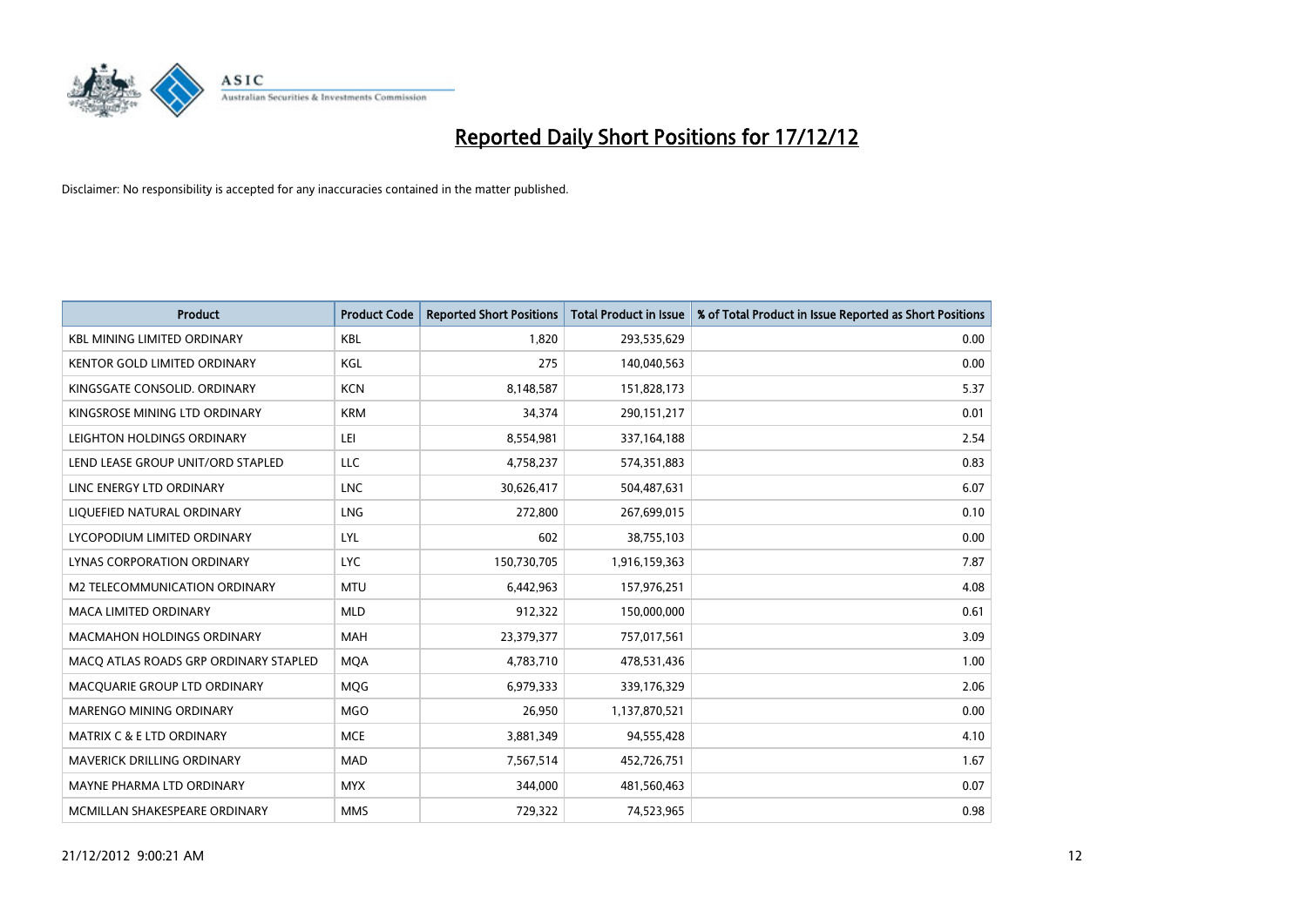

| <b>Product</b>                  | <b>Product Code</b> | <b>Reported Short Positions</b> | <b>Total Product in Issue</b> | % of Total Product in Issue Reported as Short Positions |
|---------------------------------|---------------------|---------------------------------|-------------------------------|---------------------------------------------------------|
| MEDUSA MINING LTD ORDINARY      | <b>MML</b>          | 3,123,855                       | 188,903,911                   | 1.65                                                    |
| MELBOURNE IT LIMITED ORDINARY   | <b>MLB</b>          | 492,222                         | 82,451,363                    | 0.60                                                    |
| MEO AUSTRALIA LTD ORDINARY      | <b>MEO</b>          | 190,120                         | 627,264,587                   | 0.03                                                    |
| MERMAID MARINE ORDINARY         | <b>MRM</b>          | 1,172,727                       | 223,694,865                   | 0.52                                                    |
| MESOBLAST LIMITED ORDINARY      | <b>MSB</b>          | 8,412,352                       | 287,132,832                   | 2.93                                                    |
| METALS X LIMITED ORDINARY       | <b>MLX</b>          | 4,702,150                       | 1,651,766,110                 | 0.28                                                    |
| METCASH LIMITED ORDINARY        | <b>MTS</b>          | 90,533,443                      | 880,704,786                   | 10.28                                                   |
| METGASCO LIMITED ORDINARY       | <b>MEL</b>          | 220                             | 445,158,802                   | 0.00                                                    |
| METMINCO LIMITED ORDINARY       | <b>MNC</b>          | 63,869                          | 1,749,543,023                 | 0.00                                                    |
| MICLYN EXP OFFSHR ORDINARY      | <b>MIO</b>          | 139,041                         | 278,639,188                   | 0.05                                                    |
| MILTON CORPORATION ORDINARY     | <b>MLT</b>          | 12,800                          | 121,625,655                   | 0.01                                                    |
| MINCOR RESOURCES NL ORDINARY    | <b>MCR</b>          | 2,268,244                       | 188,208,274                   | 1.21                                                    |
| MINERAL DEPOSITS ORDINARY       | <b>MDL</b>          | 371,654                         | 83,538,786                    | 0.44                                                    |
| MINERAL RESOURCES, ORDINARY     | <b>MIN</b>          | 4,305,284                       | 185,333,269                   | 2.32                                                    |
| MIRABELA NICKEL LTD ORDINARY    | <b>MBN</b>          | 8,499,111                       | 876,582,736                   | 0.97                                                    |
| MIRVAC GROUP STAPLED SECURITIES | <b>MGR</b>          | 2,743,386                       | 3,425,587,451                 | 0.08                                                    |
| MOLOPO ENERGY LTD ORDINARY      | <b>MPO</b>          | 713,103                         | 245,849,711                   | 0.29                                                    |
| MONADELPHOUS GROUP ORDINARY     | <b>MND</b>          | 6,173,590                       | 90,663,543                    | 6.81                                                    |
| MORTGAGE CHOICE LTD ORDINARY    | MOC                 | 2,311,580                       | 123,431,282                   | 1.87                                                    |
| MOUNT GIBSON IRON ORDINARY      | <b>MGX</b>          | 4,713,348                       | 1,090,584,232                 | 0.43                                                    |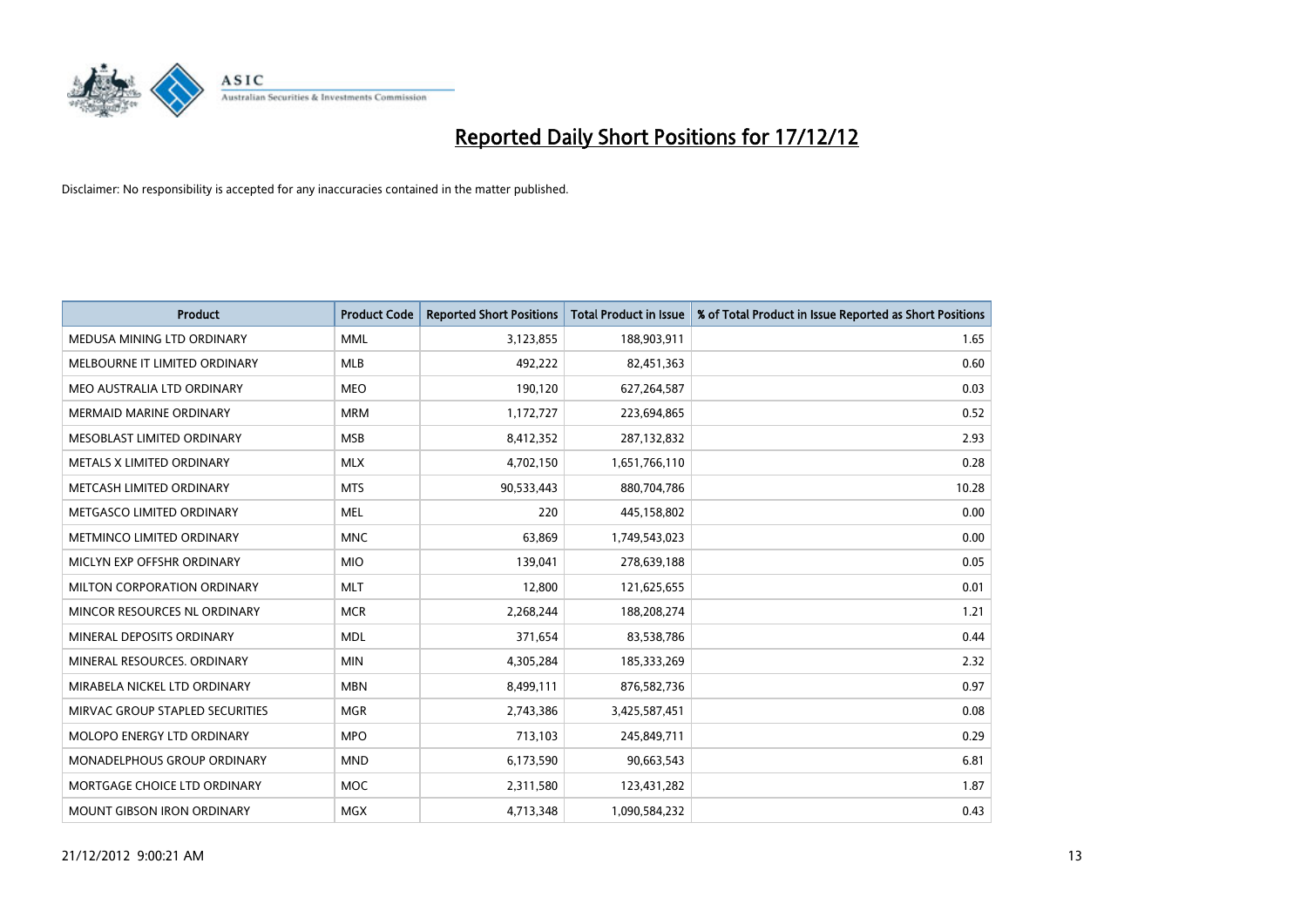

| <b>Product</b>                | <b>Product Code</b> | <b>Reported Short Positions</b> | <b>Total Product in Issue</b> | % of Total Product in Issue Reported as Short Positions |
|-------------------------------|---------------------|---------------------------------|-------------------------------|---------------------------------------------------------|
| <b>MULTIPLEX SITES SITES</b>  | <b>MXUPA</b>        | 554                             | 4,500,000                     | 0.01                                                    |
| MURCHISON METALS LTD ORDINARY | <b>MMX</b>          | 6,139,215                       | 450,427,346                   | 1.36                                                    |
| MYER HOLDINGS LTD ORDINARY    | <b>MYR</b>          | 83,879,902                      | 583,384,551                   | 14.38                                                   |
| MYSTATE LIMITED ORDINARY      | <b>MYS</b>          | 19,725                          | 87,117,374                    | 0.02                                                    |
| NATIONAL AUST, BANK ORDINARY  | <b>NAB</b>          | 11,142,002                      | 2,322,079,163                 | 0.48                                                    |
| NAVITAS LIMITED ORDINARY      | <b>NVT</b>          | 9,681,591                       | 375,367,918                   | 2.58                                                    |
| NEON ENERGY LIMITED ORDINARY  | <b>NEN</b>          | 3,349,799                       | 549,582,936                   | 0.61                                                    |
| NEPTUNE MARINE ORDINARY       | <b>NMS</b>          | 60                              | 1,843,891,566                 | 0.00                                                    |
| NEW HOPE CORPORATION ORDINARY | <b>NHC</b>          | 2,503,594                       | 830,563,352                   | 0.30                                                    |
| NEWCREST MINING ORDINARY      | <b>NCM</b>          | 1,627,452                       | 765,906,839                   | 0.21                                                    |
| NEWS CORP A NON-VOTING CDI    | <b>NWSLV</b>        | 2,028,060                       | 1,537,253,909                 | 0.13                                                    |
| NEWS CORP B VOTING CDI        | <b>NWS</b>          | 1,246,827                       | 798,520,953                   | 0.16                                                    |
| NEWSAT LIMITED ORDINARY       | <b>NWT</b>          | 58,617                          | 233,052,157                   | 0.03                                                    |
| NEXTDC LIMITED ORDINARY       | <b>NXT</b>          | 3,592,260                       | 150,852,388                   | 2.38                                                    |
| NEXUS ENERGY LIMITED ORDINARY | <b>NXS</b>          | 7,448,107                       | 1,329,821,159                 | 0.56                                                    |
| NIDO PETROLEUM ORDINARY       | <b>NDO</b>          | 105,313                         | 1,599,454,290                 | 0.01                                                    |
| NOBLE MINERAL RES ORDINARY    | <b>NMG</b>          | 3,768,879                       | 663,272,952                   | 0.57                                                    |
| NORFOLK GROUP ORDINARY        | <b>NFK</b>          | 50                              | 158,890,730                   | 0.00                                                    |
| NORTHERN IRON LTD ORDINARY    | <b>NFE</b>          | 3,288,220                       | 484,405,314                   | 0.68                                                    |
| NORTHERN STAR ORDINARY        | <b>NST</b>          | 3,813,735                       | 424,218,168                   | 0.90                                                    |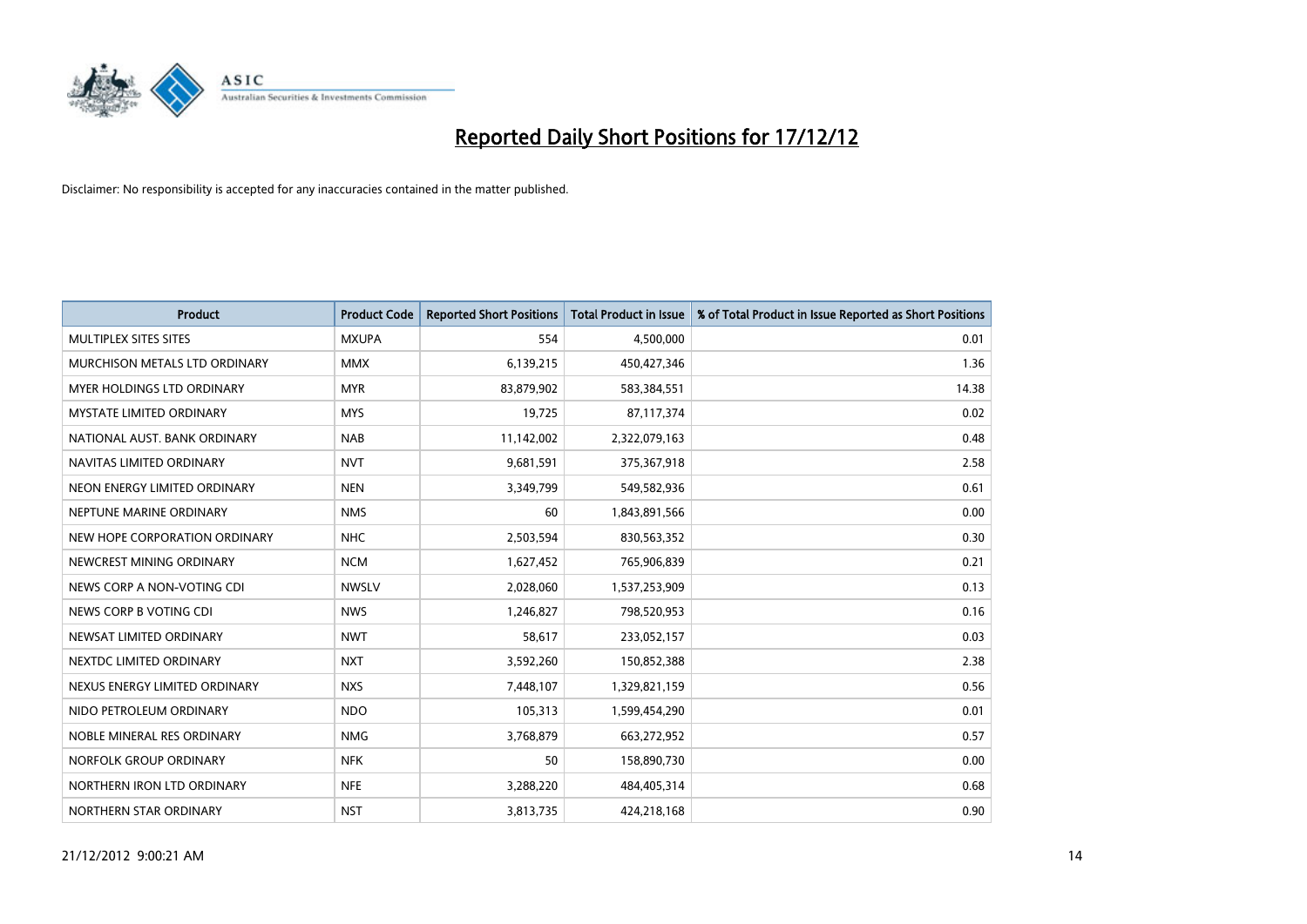

| <b>Product</b>                        | <b>Product Code</b> | <b>Reported Short Positions</b> | <b>Total Product in Issue</b> | % of Total Product in Issue Reported as Short Positions |
|---------------------------------------|---------------------|---------------------------------|-------------------------------|---------------------------------------------------------|
| NRW HOLDINGS LIMITED ORDINARY         | <b>NWH</b>          | 1,982,366                       | 278,888,011                   | 0.71                                                    |
| NUFARM LIMITED ORDINARY               | <b>NUF</b>          | 5,995,202                       | 262,721,422                   | 2.28                                                    |
| OAKTON LIMITED ORDINARY               | <b>OKN</b>          | 35,350                          | 91,721,874                    | 0.04                                                    |
| OCEANAGOLD CORP. CHESS DEPOSITARY INT | <b>OGC</b>          | 3,007,833                       | 263,278,752                   | 1.14                                                    |
| OIL SEARCH LTD ORDINARY               | <b>OSH</b>          | 2,398,246                       | 1,334,756,742                 | 0.18                                                    |
| OM HOLDINGS LIMITED ORDINARY          | OMH                 | 4,010,289                       | 673,423,337                   | 0.60                                                    |
| ORICA LIMITED ORDINARY                | ORI                 | 2,824,579                       | 365,642,802                   | 0.77                                                    |
| ORIGIN ENERGY ORDINARY                | <b>ORG</b>          | 17,062,530                      | 1,093,867,077                 | 1.56                                                    |
| OROCOBRE LIMITED ORDINARY             | <b>ORE</b>          | 132,651                         | 117,745,140                   | 0.11                                                    |
| OROTONGROUP LIMITED ORDINARY          | <b>ORL</b>          | 54,847                          | 40,880,902                    | 0.13                                                    |
| ORPHEUS ENERGY LTD ORDINARY           | <b>OEG</b>          | 67,200                          | 130,475,919                   | 0.05                                                    |
| OZ MINERALS ORDINARY                  | OZL                 | 5,568,675                       | 303,470,022                   | 1.84                                                    |
| PACIFIC BRANDS ORDINARY               | PBG                 | 7,918,669                       | 912,915,695                   | 0.87                                                    |
| PALADIN ENERGY LTD ORDINARY           | <b>PDN</b>          | 77,942,708                      | 836,825,651                   | 9.31                                                    |
| PANAUST LIMITED ORDINARY              | <b>PNA</b>          | 4,316,738                       | 605,962,322                   | 0.71                                                    |
| PANCONTINENTAL OIL ORDINARY           | <b>PCL</b>          | 82,361                          | 1,150,994,096                 | 0.01                                                    |
| PANORAMIC RESOURCES ORDINARY          | PAN                 | 2,051,748                       | 256,058,555                   | 0.80                                                    |
| PAPERLINX LIMITED ORDINARY            | <b>PPX</b>          | 753,469                         | 609,280,761                   | 0.12                                                    |
| PAPILLON RES LTD ORDINARY             | <b>PIR</b>          | 3,462,745                       | 264,750,891                   | 1.31                                                    |
| PATTIES FOODS LTD ORDINARY            | PFL                 | 100.000                         | 139,065,639                   | 0.07                                                    |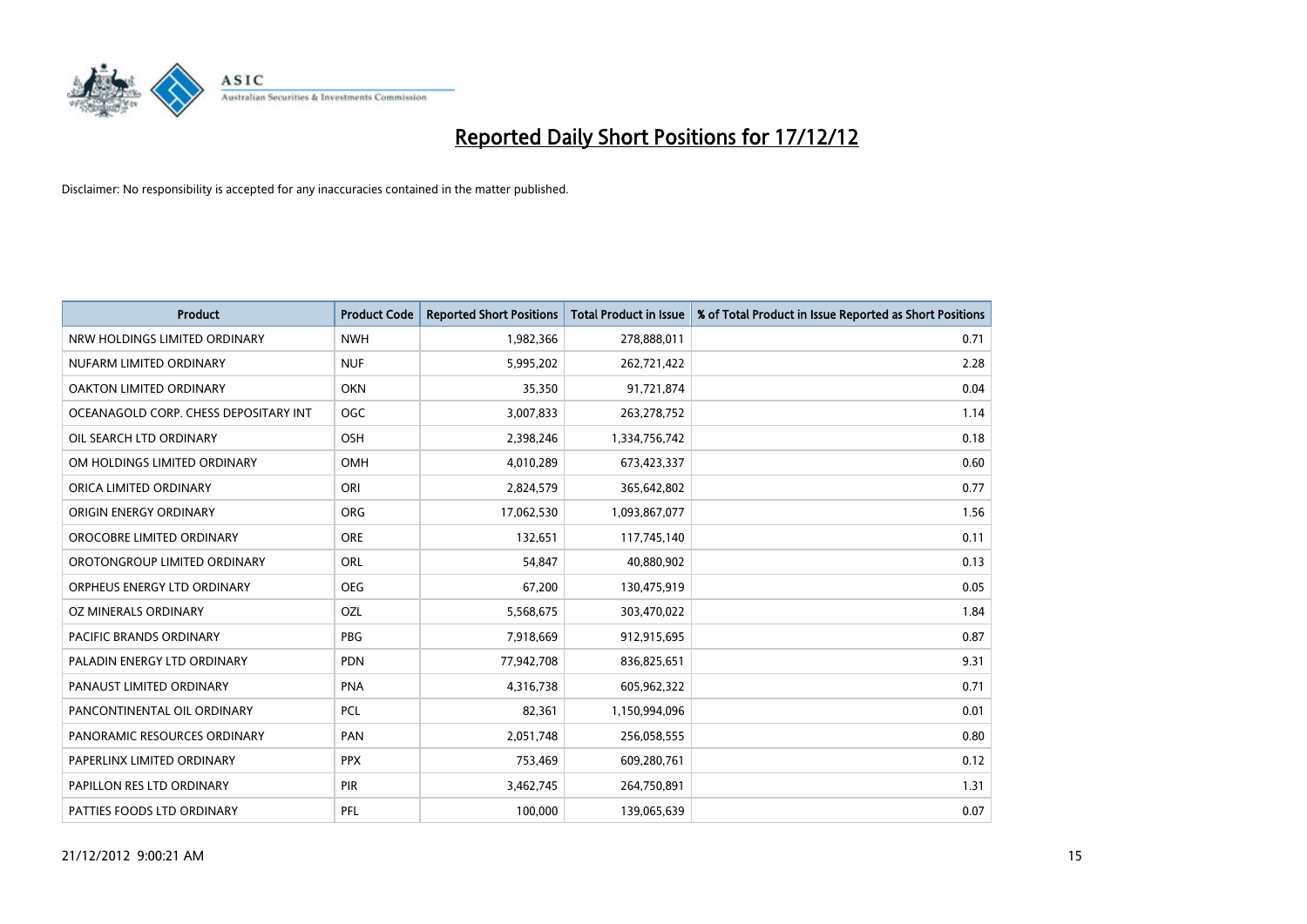

| <b>Product</b>                 | <b>Product Code</b> | <b>Reported Short Positions</b> | Total Product in Issue | % of Total Product in Issue Reported as Short Positions |
|--------------------------------|---------------------|---------------------------------|------------------------|---------------------------------------------------------|
| PEET LIMITED ORDINARY          | <b>PPC</b>          | 4,123,392                       | 321,013,141            | 1.28                                                    |
| PERILYA LIMITED ORDINARY       | PEM                 | 514                             | 769,316,426            | 0.00                                                    |
| PERPETUAL LIMITED ORDINARY     | <b>PPT</b>          | 2,123,968                       | 41,980,678             | 5.06                                                    |
| PERSEUS MINING LTD ORDINARY    | PRU                 | 11,633,375                      | 457,962,088            | 2.54                                                    |
| PHARMAXIS LTD ORDINARY         | <b>PXS</b>          | 7,486,859                       | 308,543,389            | 2.43                                                    |
| PLATINUM ASSET ORDINARY        | <b>PTM</b>          | 13,500,756                      | 561,347,878            | 2.41                                                    |
| PLATINUM AUSTRALIA ORDINARY    | <b>PLA</b>          | 836,127                         | 504,968,043            | 0.17                                                    |
| PMI GOLD CORP CDI 1:1          | <b>PVM</b>          | 96,483                          | 122,535,143            | 0.08                                                    |
| PMP LIMITED ORDINARY           | <b>PMP</b>          | 196,142                         | 323,781,124            | 0.06                                                    |
| PRANA BIOTECHNOLOGY ORDINARY   | PBT                 | 87,000                          | 340,689,928            | 0.03                                                    |
| PREMIER INVESTMENTS ORDINARY   | <b>PMV</b>          | 946,794                         | 155,260,478            | 0.61                                                    |
| PRIMA BIOMED LTD ORDINARY      | <b>PRR</b>          | 6,288,810                       | 1,066,063,388          | 0.59                                                    |
| PRIMARY HEALTH CARE ORDINARY   | PRY                 | 27,758,258                      | 502,983,554            | 5.52                                                    |
| PRIMEAG AUSTRALIA ORDINARY     | PAG                 | 52,221                          | 266,394,444            | 0.02                                                    |
| PROGRAMMED ORDINARY            | <b>PRG</b>          | 220,000                         | 118,177,001            | 0.19                                                    |
| <b>PSIVIDA CORP CDI 1:1</b>    | <b>PVA</b>          | 50,000                          | 8,941,306              | 0.56                                                    |
| PURA VIDA ENERGY NL ORDINARY   | <b>PVD</b>          | 157,040                         | 59,769,584             | 0.26                                                    |
| <b>QANTAS AIRWAYS ORDINARY</b> | QAN                 | 13,225,483                      | 2,265,123,620          | 0.58                                                    |
| OBE INSURANCE GROUP ORDINARY   | <b>OBE</b>          | 57,217,269                      | 1,196,747,582          | 4.78                                                    |
| ORXPHARMA LTD ORDINARY         | <b>ORX</b>          | 130,762                         | 144,577,206            | 0.09                                                    |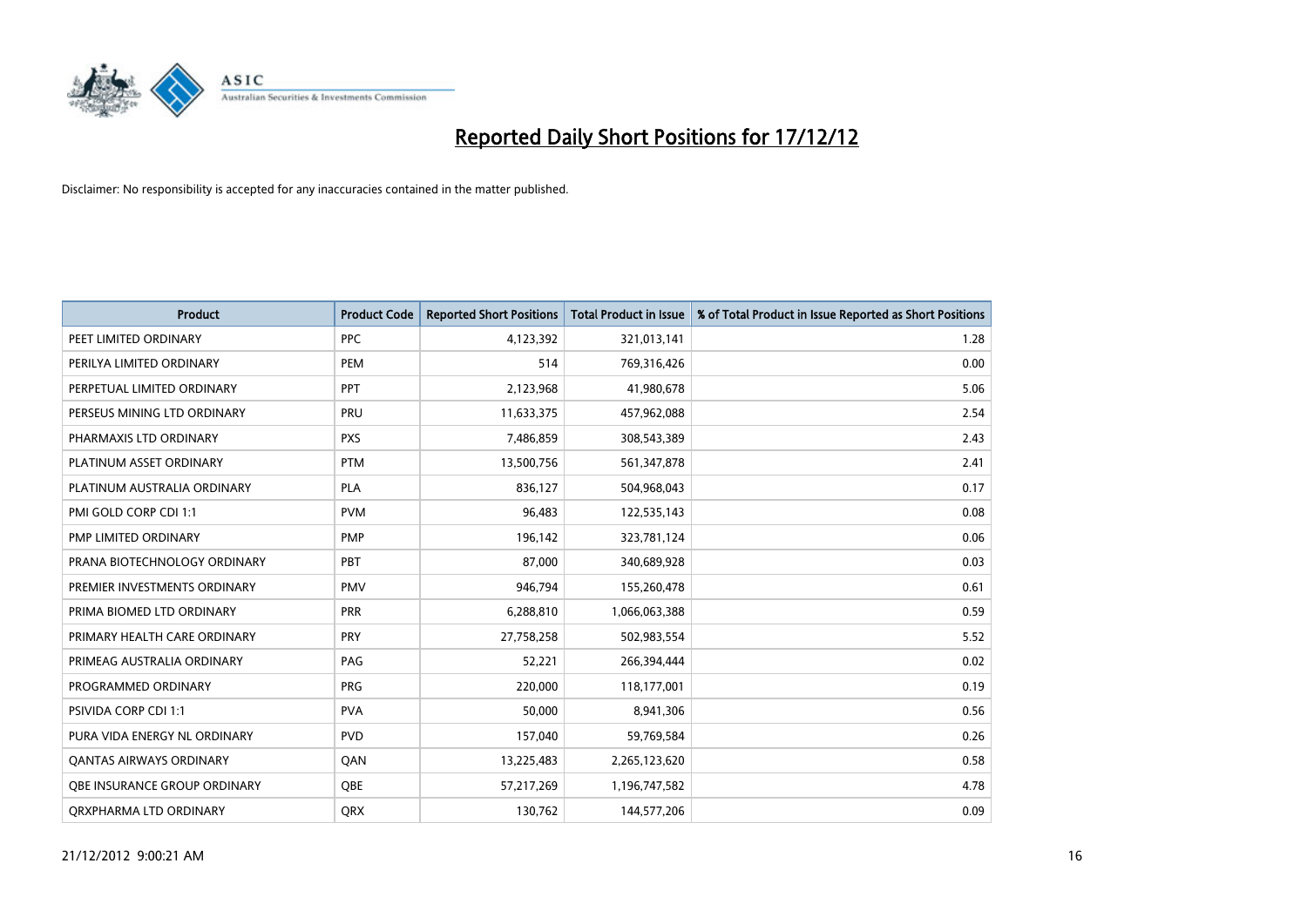

| <b>Product</b>                      | <b>Product Code</b> | <b>Reported Short Positions</b> | <b>Total Product in Issue</b> | % of Total Product in Issue Reported as Short Positions |
|-------------------------------------|---------------------|---------------------------------|-------------------------------|---------------------------------------------------------|
| <b>QUBE HOLDINGS LTD ORDINARY</b>   | <b>QUB</b>          | 11,674,620                      | 926,489,845                   | 1.26                                                    |
| RAMELIUS RESOURCES ORDINARY         | <b>RMS</b>          | 4,986,685                       | 337,296,949                   | 1.48                                                    |
| RAMSAY HEALTH CARE ORDINARY         | <b>RHC</b>          | 2,442,814                       | 202,081,252                   | 1.21                                                    |
| <b>RCR TOMLINSON ORDINARY</b>       | <b>RCR</b>          | 213,246                         | 132,431,265                   | 0.16                                                    |
| <b>REA GROUP ORDINARY</b>           | <b>REA</b>          | 15,000                          | 131,714,699                   | 0.01                                                    |
| <b>RECKON LIMITED ORDINARY</b>      | <b>RKN</b>          | 451,000                         | 129,488,015                   | 0.35                                                    |
| <b>RED 5 LIMITED ORDINARY</b>       | <b>RED</b>          | 1,500,332                       | 135,488,008                   | 1.11                                                    |
| RED FORK ENERGY ORDINARY            | <b>RFE</b>          | 2,219,717                       | 384,951,719                   | 0.58                                                    |
| REDBANK ENERGY LTD ORDINARY         | AEJ                 | 13                              | 786,287                       | 0.00                                                    |
| <b>REDFLEX HOLDINGS ORDINARY</b>    | <b>RDF</b>          | 3,465                           | 110,762,310                   | 0.00                                                    |
| REECE AUSTRALIA LTD. ORDINARY       | <b>REH</b>          | 10,500                          | 99,600,000                    | 0.01                                                    |
| <b>REGIS RESOURCES ORDINARY</b>     | <b>RRL</b>          | 1,490,042                       | 473,943,160                   | 0.31                                                    |
| RESMED INC CDI 10:1                 | <b>RMD</b>          | 3,273,281                       | 1,556,242,300                 | 0.21                                                    |
| RESOLUTE MINING ORDINARY            | <b>RSG</b>          | 2,182,397                       | 642,996,890                   | 0.34                                                    |
| <b>RESOURCE GENERATION ORDINARY</b> | <b>RES</b>          | 173                             | 263,345,652                   | 0.00                                                    |
| RETAIL FOOD GROUP ORDINARY          | <b>RFG</b>          | 150,868                         | 127,696,060                   | 0.12                                                    |
| REVERSE CORP LIMITED ORDINARY       | <b>REF</b>          | 100                             | 92,382,175                    | 0.00                                                    |
| REX MINERALS LIMITED ORDINARY       | <b>RXM</b>          | 2,124,394                       | 188,907,284                   | 1.12                                                    |
| RHG LIMITED ORDINARY                | <b>RHG</b>          | 286,606                         | 308,483,177                   | 0.09                                                    |
| RIALTO ENERGY ORDINARY              | <b>RIA</b>          | 41                              | 672,259,992                   | 0.00                                                    |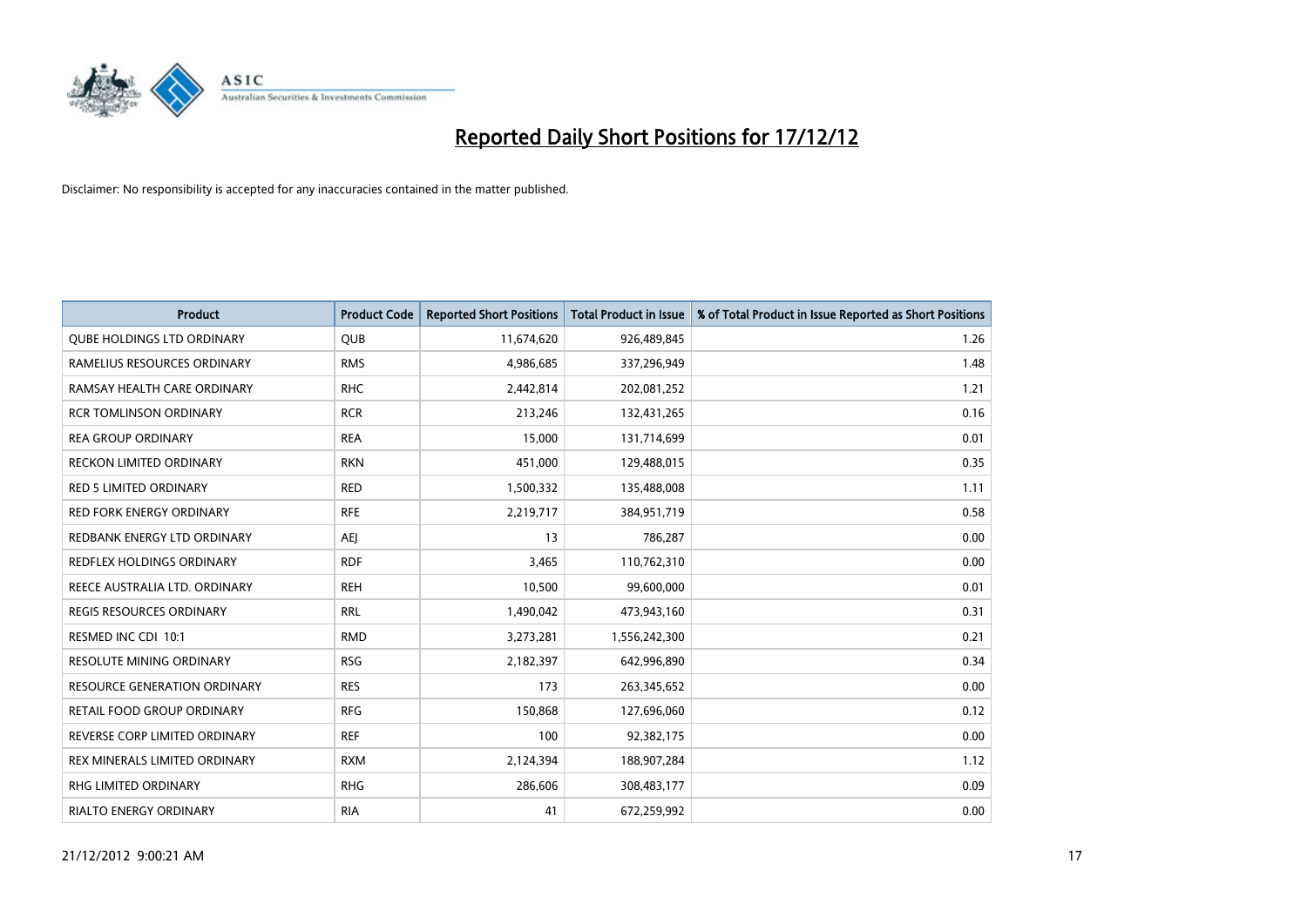

| <b>Product</b>                        | <b>Product Code</b> | <b>Reported Short Positions</b> | <b>Total Product in Issue</b> | % of Total Product in Issue Reported as Short Positions |
|---------------------------------------|---------------------|---------------------------------|-------------------------------|---------------------------------------------------------|
| <b>RIDLEY CORPORATION ORDINARY</b>    | <b>RIC</b>          | 2,000                           | 307,817,071                   | 0.00                                                    |
| RIO TINTO LIMITED ORDINARY            | <b>RIO</b>          | 9,595,023                       | 435,758,720                   | 2.20                                                    |
| ROC OIL COMPANY ORDINARY              | <b>ROC</b>          | 1,268,298                       | 683,235,552                   | 0.19                                                    |
| RURALCO HOLDINGS ORDINARY             | <b>RHL</b>          | 12,000                          | 55,019,284                    | 0.02                                                    |
| SAI GLOBAL LIMITED ORDINARY           | SAI                 | 5,994,778                       | 206,787,796                   | 2.90                                                    |
| SALMAT LIMITED ORDINARY               | <b>SLM</b>          | 488,210                         | 159,812,799                   | 0.31                                                    |
| SAMSON OIL & GAS LTD ORDINARY         | <b>SSN</b>          | 7,386,784                       | 1,865,384,154                 | 0.40                                                    |
| SANDFIRE RESOURCES ORDINARY           | <b>SFR</b>          | 1,824,339                       | 152,724,301                   | 1.19                                                    |
| SANTOS LTD ORDINARY                   | <b>STO</b>          | 3,702,946                       | 958,851,881                   | 0.39                                                    |
| SARACEN MINERAL ORDINARY              | <b>SAR</b>          | 6,138,302                       | 595,035,606                   | 1.03                                                    |
| SCA PROPERTY GROUP STAPLED SECURITIES | SCP                 | 515,194                         | 586,000,000                   | 0.09                                                    |
| SEDGMAN LIMITED ORDINARY              | <b>SDM</b>          | 451,695                         | 217,623,797                   | 0.21                                                    |
| SEEK LIMITED ORDINARY                 | <b>SEK</b>          | 13,995,294                      | 337,101,307                   | 4.15                                                    |
| SENEX ENERGY LIMITED ORDINARY         | <b>SXY</b>          | 2,146,483                       | 1,140,194,837                 | 0.19                                                    |
| SERVCORP LIMITED ORDINARY             | SRV                 | 94                              | 98,432,275                    | 0.00                                                    |
| SERVICE STREAM ORDINARY               | SSM                 | 5,018                           | 283,418,867                   | 0.00                                                    |
| SEVEN GROUP HOLDINGS ORDINARY         | <b>SVW</b>          | 3,073,882                       | 307,410,281                   | 1.00                                                    |
| SEVEN WEST MEDIA LTD ORDINARY         | <b>SWM</b>          | 22,781,656                      | 999,160,872                   | 2.28                                                    |
| SIGMA PHARMACEUTICAL ORDINARY         | <b>SIP</b>          | 6,540,910                       | 1,173,298,140                 | 0.56                                                    |
| SILEX SYSTEMS ORDINARY                | <b>SLX</b>          | 891,482                         | 170,232,464                   | 0.52                                                    |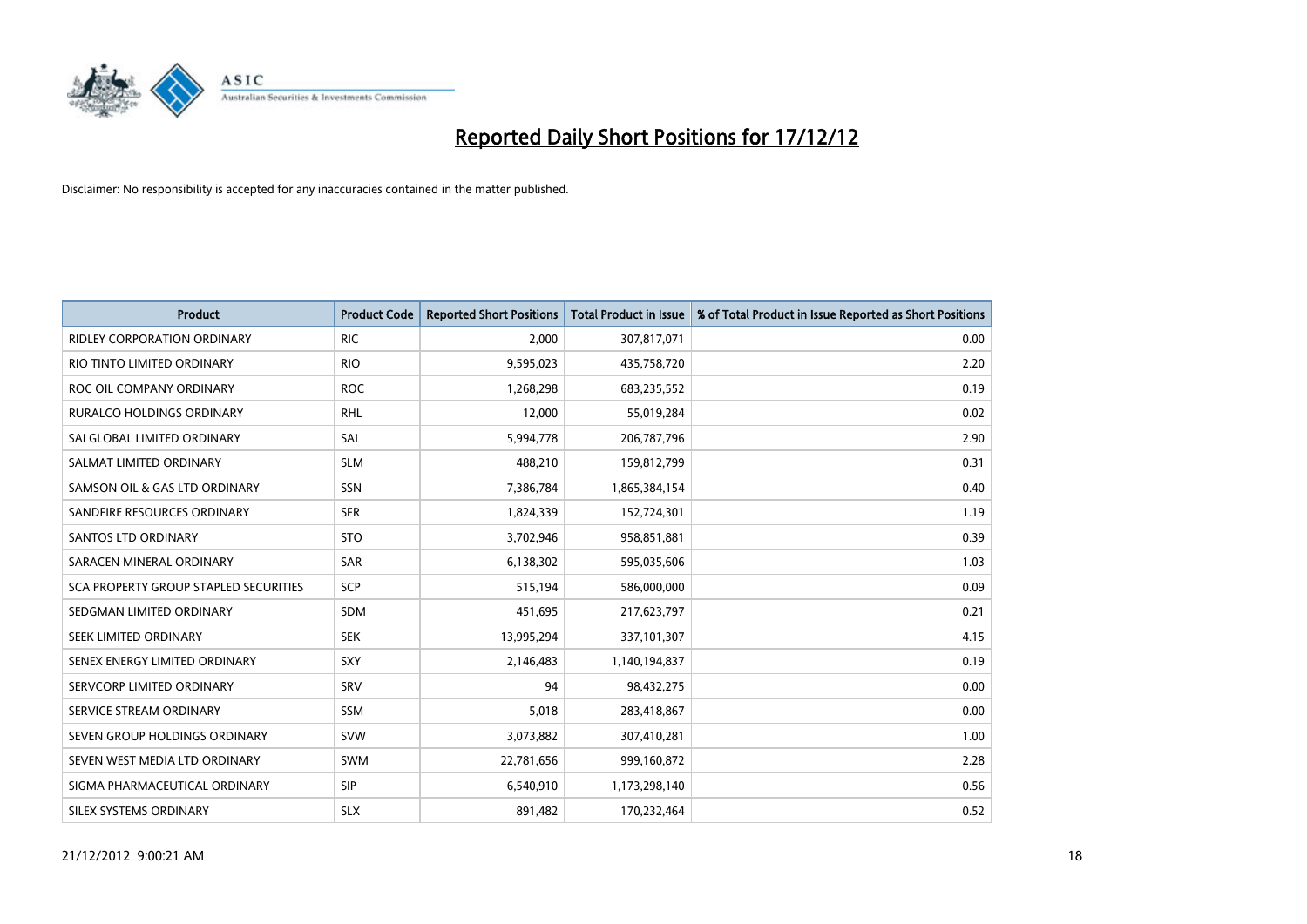

| <b>Product</b>                           | <b>Product Code</b> | <b>Reported Short Positions</b> | <b>Total Product in Issue</b> | % of Total Product in Issue Reported as Short Positions |
|------------------------------------------|---------------------|---------------------------------|-------------------------------|---------------------------------------------------------|
| SILVER LAKE RESOURCE ORDINARY            | <b>SLR</b>          | 20,696,733                      | 225,493,476                   | 9.18                                                    |
| SIMS METAL MGMT LTD ORDINARY             | <b>SGM</b>          | 6,772,303                       | 204,296,106                   | 3.31                                                    |
| SINGAPORE TELECOMM. CHESS DEPOSITARY INT | SGT                 | 2,953,795                       | 138,645,546                   | 2.13                                                    |
| SIRIUS RESOURCES NL ORDINARY             | <b>SIR</b>          | 270,748                         | 193,477,086                   | 0.14                                                    |
| SIRTEX MEDICAL ORDINARY                  | <b>SRX</b>          | 34,657                          | 55,768,136                    | 0.06                                                    |
| SKILLED GROUP LTD ORDINARY               | <b>SKE</b>          | 5,903,578                       | 233,487,276                   | 2.53                                                    |
| SKYCITY ENT GRP LTD ORDINARY             | <b>SKC</b>          | 87,615                          | 576,958,340                   | 0.02                                                    |
| <b>SLATER &amp; GORDON ORDINARY</b>      | <b>SGH</b>          | 19,879                          | 170,537,215                   | 0.01                                                    |
| SMS MANAGEMENT, ORDINARY                 | <b>SMX</b>          | 1,175,652                       | 69,378,477                    | 1.69                                                    |
| SONIC HEALTHCARE ORDINARY                | <b>SHL</b>          | 5,258,983                       | 395,653,681                   | 1.33                                                    |
| SOUL PATTINSON (W.H) ORDINARY            | SOL                 | 42,010                          | 239,395,320                   | 0.02                                                    |
| SOUTH BOULDER MINES ORDINARY             | <b>STB</b>          | 136,195                         | 127,782,826                   | 0.11                                                    |
| SP AUSNET STAPLED SECURITIES             | <b>SPN</b>          | 7,727,162                       | 3,339,620,165                 | 0.23                                                    |
| SPARK INFRASTRUCTURE STAPLED NOTE & UNIT | SKI                 | 35,001,171                      | 1,326,734,264                 | 2.64                                                    |
| SPDR 200 FUND ETF UNITS                  | <b>STW</b>          | 35,216                          | 47,859,567                    | 0.07                                                    |
| SPECIALTY FASHION ORDINARY               | <b>SFH</b>          | 2,578,941                       | 192,236,121                   | 1.34                                                    |
| ST BARBARA LIMITED ORDINARY              | <b>SBM</b>          | 2,670,097                       | 488,074,077                   | 0.55                                                    |
| STANMORE COAL LTD ORDINARY               | <b>SMR</b>          | 32,870                          | 207,827,090                   | 0.02                                                    |
| STARPHARMA HOLDINGS ORDINARY             | SPL                 | 6,004,134                       | 283,640,060                   | 2.12                                                    |
| STHN CROSS MEDIA ORDINARY                | <b>SXL</b>          | 19,382,281                      | 704,858,524                   | 2.75                                                    |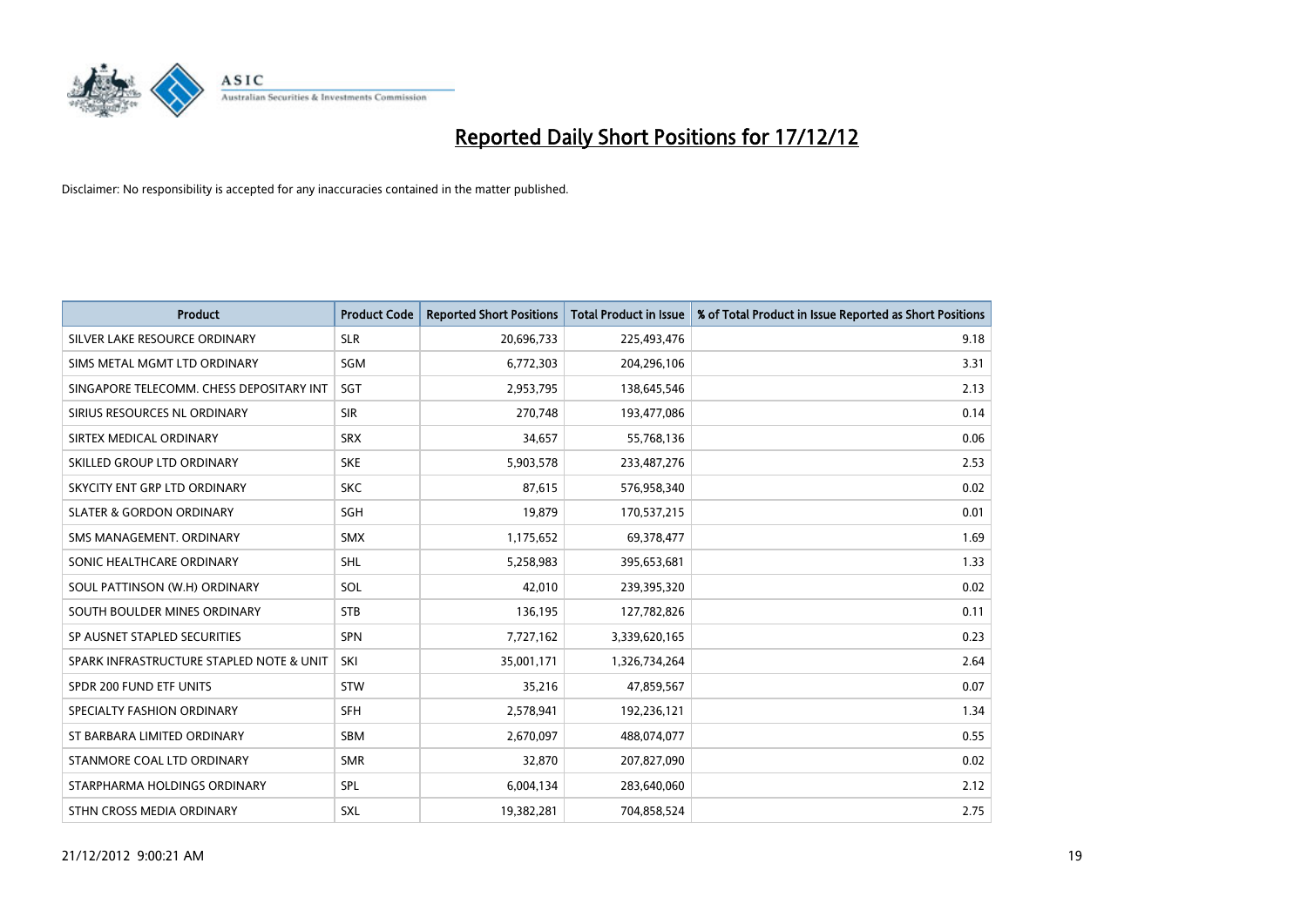

| <b>Product</b>                   | <b>Product Code</b> | <b>Reported Short Positions</b> | <b>Total Product in Issue</b> | % of Total Product in Issue Reported as Short Positions |
|----------------------------------|---------------------|---------------------------------|-------------------------------|---------------------------------------------------------|
| STOCKLAND UNITS/ORD STAPLED      | <b>SGP</b>          | 18,248,077                      | 2,202,657,963                 | 0.83                                                    |
| STRAITS RES LTD. ORDINARY        | SRQ                 | 630,162                         | 1,164,150,159                 | 0.05                                                    |
| STW COMMUNICATIONS ORDINARY      | SGN                 | 77,040                          | 403,828,512                   | 0.02                                                    |
| SUNCORP GROUP LTD ORDINARY       | <b>SUN</b>          | 7,106,480                       | 1,286,600,980                 | 0.55                                                    |
| SUNDANCE ENERGY ORDINARY         | <b>SEA</b>          | 2,163,926                       | 277,598,474                   | 0.78                                                    |
| SUNDANCE RESOURCES ORDINARY      | <b>SDL</b>          | 12,671,412                      | 3,066,227,034                 | 0.41                                                    |
| SUNLAND GROUP LTD ORDINARY       | <b>SDG</b>          | 118,391                         | 189,517,954                   | 0.06                                                    |
| SUPER RET REP LTD ORDINARY       | <b>SUL</b>          | 675,678                         | 196,382,811                   | 0.34                                                    |
| SYD AIRPORT STAPLED US PROHIBIT. | <b>SYD</b>          | 9,916,488                       | 1,861,210,782                 | 0.53                                                    |
| SYRAH RESOURCES ORDINARY         | <b>SYR</b>          | 16,242                          | 133,869,590                   | 0.01                                                    |
| TABCORP HOLDINGS LTD ORDINARY    | <b>TAH</b>          | 14, 147, 273                    | 734,015,737                   | 1.93                                                    |
| TANAMI GOLD NL ORDINARY          | <b>TAM</b>          | 377,636                         | 261,132,677                   | 0.14                                                    |
| TAP OIL LIMITED ORDINARY         | <b>TAP</b>          | 456,987                         | 241,295,311                   | 0.19                                                    |
| TASSAL GROUP LIMITED ORDINARY    | <b>TGR</b>          | 93,537                          | 146,304,404                   | 0.06                                                    |
| <b>TATTS GROUP LTD ORDINARY</b>  | <b>TTS</b>          | 5,766,680                       | 1,385,200,190                 | 0.42                                                    |
| TECHNOLOGY ONE ORDINARY          | <b>TNE</b>          | 44,435                          | 306,620,955                   | 0.01                                                    |
| TELECOM CORPORATION ORDINARY     | <b>TEL</b>          | 11,547,280                      | 1,824,673,847                 | 0.63                                                    |
| TELSTRA CORPORATION, ORDINARY    | <b>TLS</b>          | 16,558,057                      | 12,443,074,357                | 0.13                                                    |
| TEN NETWORK HOLDINGS ORDINARY    | <b>TEN</b>          | 115,132,537                     | 1,437,204,873                 | 8.01                                                    |
| TERANGA GOLD CORP CDI 1:1        | <b>TGZ</b>          | 197,236                         | 163,248,235                   | 0.12                                                    |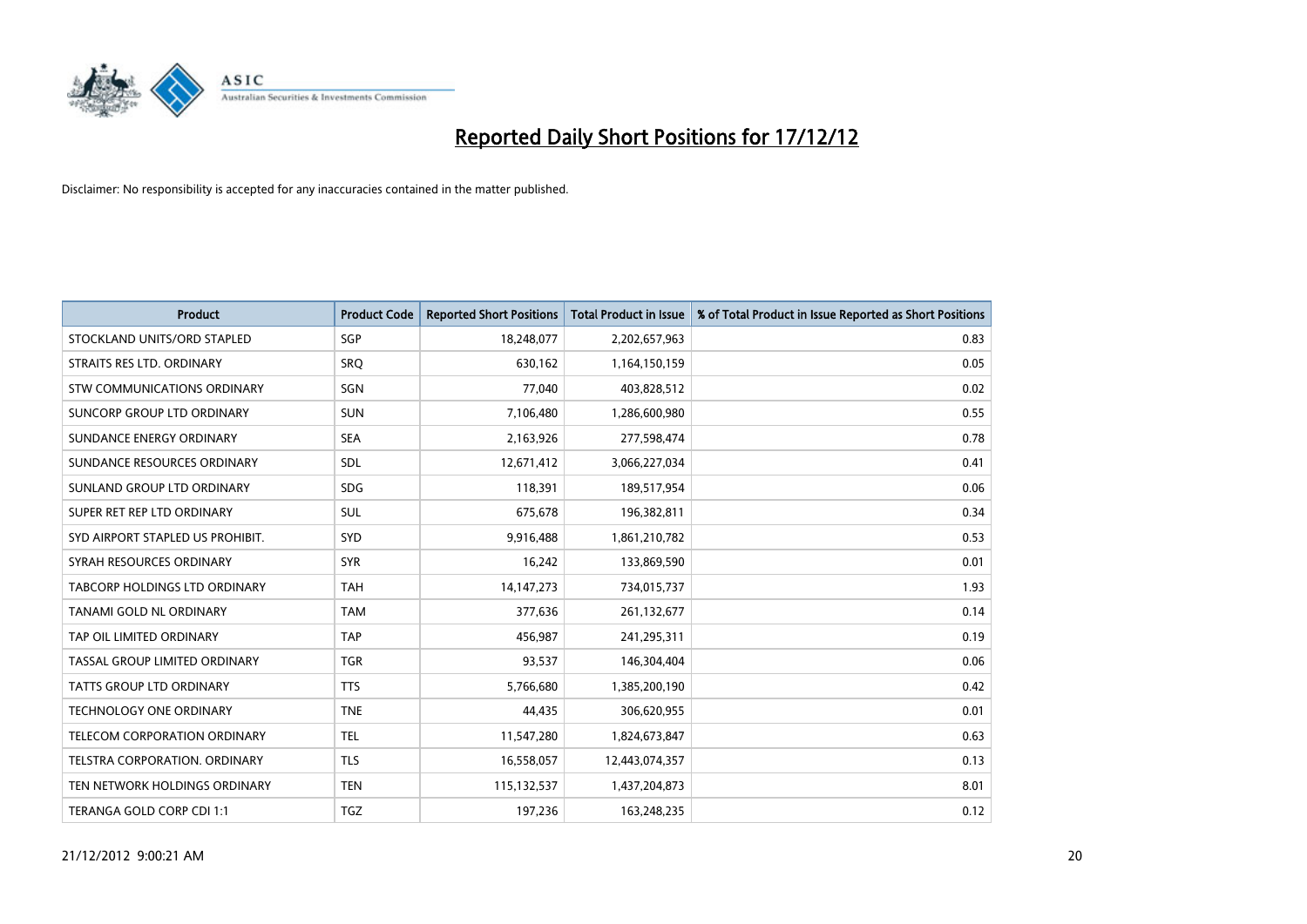

| <b>Product</b>                       | <b>Product Code</b> | <b>Reported Short Positions</b> | <b>Total Product in Issue</b> | % of Total Product in Issue Reported as Short Positions |
|--------------------------------------|---------------------|---------------------------------|-------------------------------|---------------------------------------------------------|
| <b>TEXON PETROLEUM LTD ORDINARY</b>  | <b>TXN</b>          | 70,615                          | 245,039,848                   | 0.03                                                    |
| THE REJECT SHOP ORDINARY             | <b>TRS</b>          | 2,639,777                       | 26,092,220                    | 10.12                                                   |
| THORN GROUP LIMITED ORDINARY         | <b>TGA</b>          | 588,244                         | 146,374,703                   | 0.40                                                    |
| TIGER RESOURCES ORDINARY             | <b>TGS</b>          | 2,630,083                       | 673,470,269                   | 0.39                                                    |
| TOLL HOLDINGS LTD ORDINARY           | <b>TOL</b>          | 34,712,823                      | 717,133,875                   | 4.84                                                    |
| TOX FREE SOLUTIONS ORDINARY          | <b>TOX</b>          | 722,969                         | 115,989,858                   | 0.62                                                    |
| TPG TELECOM LIMITED ORDINARY         | <b>TPM</b>          | 2,891,347                       | 793,808,141                   | 0.36                                                    |
| TRADE ME GROUP ORDINARY              | <b>TME</b>          | 1,679,829                       | 396,017,568                   | 0.42                                                    |
| <b>TRANSFIELD SERVICES ORDINARY</b>  | <b>TSE</b>          | 6,839,604                       | 512,457,716                   | 1.33                                                    |
| TRANSPACIFIC INDUST, ORDINARY        | <b>TPI</b>          | 3,482,314                       | 1,578,556,067                 | 0.22                                                    |
| TRANSURBAN GROUP TRIPLE STAPLED SEC. | <b>TCL</b>          | 6,566,145                       | 1,461,665,097                 | 0.45                                                    |
| TREASURY WINE ESTATE ORDINARY        | <b>TWE</b>          | 19,649,190                      | 647,227,144                   | 3.04                                                    |
| TROY RESOURCES LTD ORDINARY          | <b>TRY</b>          | 22,103                          | 91,318,649                    | 0.02                                                    |
| UGL LIMITED ORDINARY                 | UGL                 | 6,588,414                       | 166,315,038                   | 3.96                                                    |
| UXC LIMITED ORDINARY                 | <b>UXC</b>          | 1,448,251                       | 308,056,885                   | 0.47                                                    |
| <b>VENTURE MINERALS ORDINARY</b>     | <b>VMS</b>          | 327,760                         | 287,320,170                   | 0.11                                                    |
| VIRGIN AUS HLDG LTD ORDINARY         | <b>VAH</b>          | 37,774,105                      | 2,455,775,111                 | 1.54                                                    |
| VITERRA INC CDI 1:1                  | <b>VTA</b>          | 10                              | 68,629,939                    | 0.00                                                    |
| <b>VOCUS COMMS LTD ORDINARY</b>      | <b>VOC</b>          | 72,182                          | 77,111,341                    | 0.09                                                    |
| WATPAC LIMITED ORDINARY              | <b>WTP</b>          | 8,701                           | 184,332,526                   | 0.00                                                    |